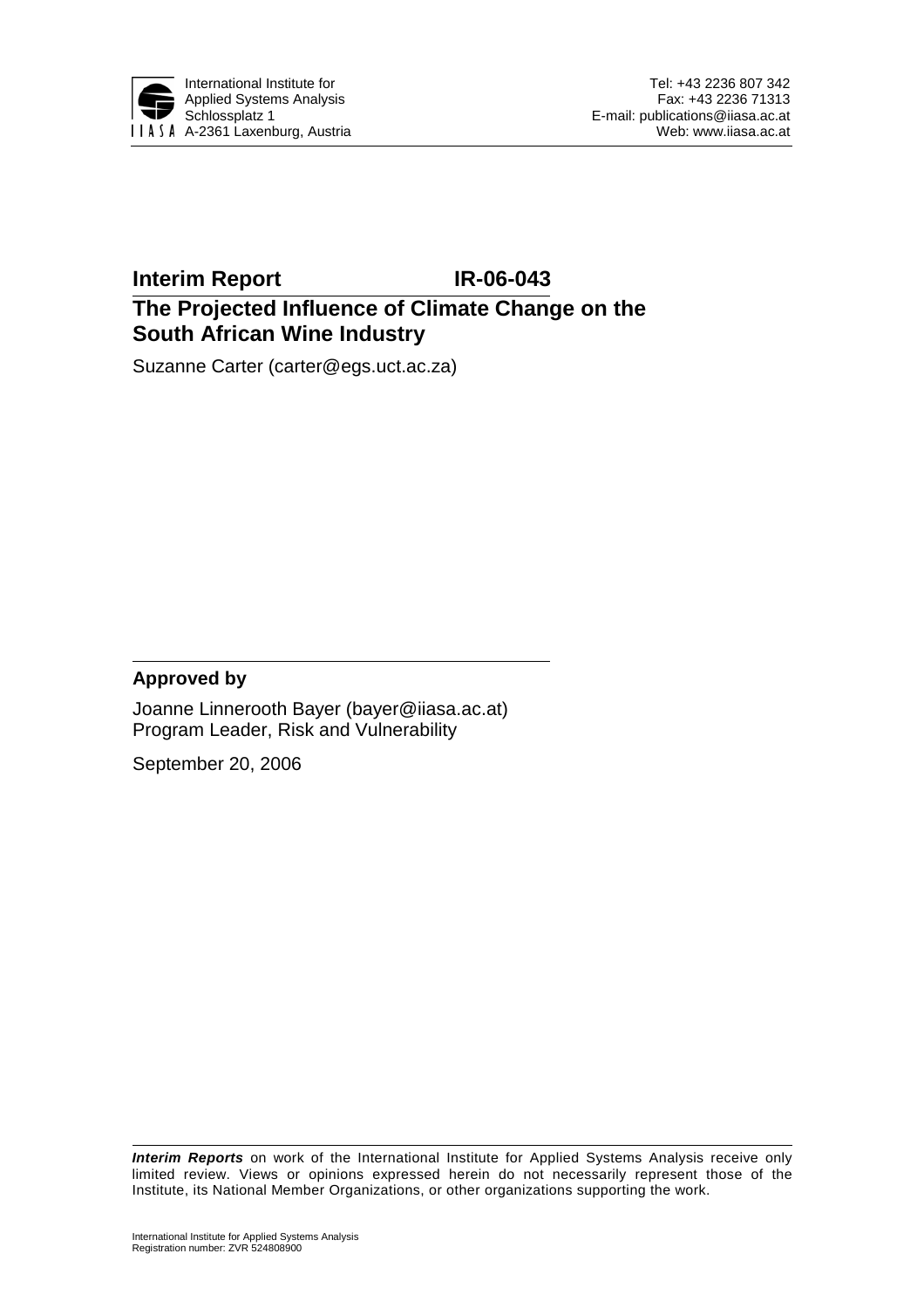# **Contents**

| 4. Production requirements of water for Vinification (wine making) 9 |  |
|----------------------------------------------------------------------|--|
|                                                                      |  |
|                                                                      |  |
|                                                                      |  |
|                                                                      |  |
|                                                                      |  |
|                                                                      |  |
|                                                                      |  |
|                                                                      |  |
|                                                                      |  |
|                                                                      |  |
|                                                                      |  |
|                                                                      |  |
|                                                                      |  |
|                                                                      |  |
|                                                                      |  |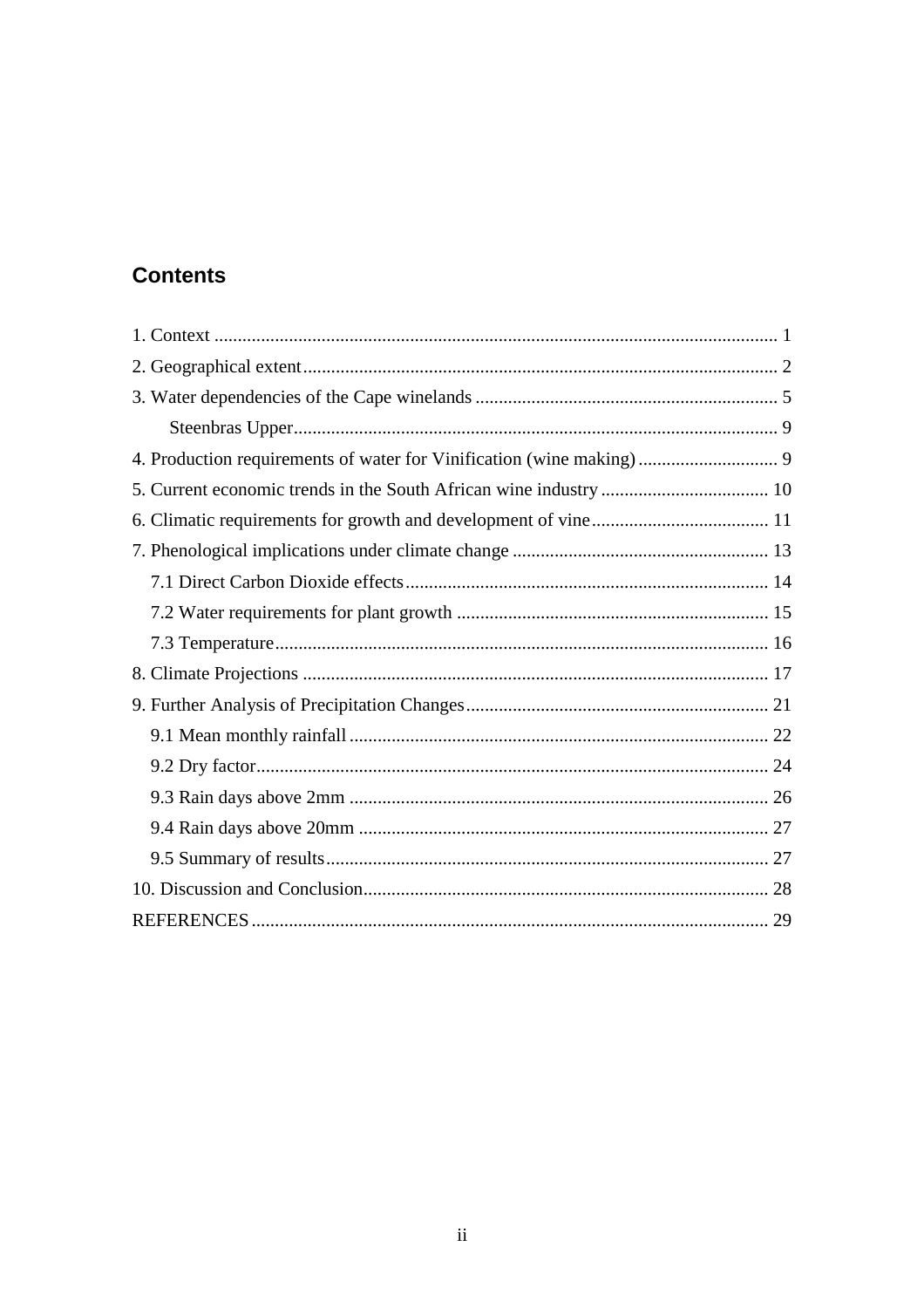### **Abstract**

The wine industry is an integral part of the Western Cape's economy, contributing just over 8% to Gross Provincial Product (GPP). The intensive labour required by the industry also provides employment for semi-skilled labour. Changes in climate induced by global warming are likely to affect many aspects of this industry. Current regional projections of rising temperatures and decreased precipitation ((Midgley *et al*, 2005; New, 2002) will put pressure on both the phenological development of the vines and on the necessary water resources for irrigation and production. This study examines these effects using three statistically downscaled GCM projections for the mid  $21<sup>st</sup>$  century. The purpose is to ascertain the likely impacts on this industry under future climate stressors. The emphasis is placed on water related variables, mostly precipitation and derivatives thereof. A short summary of possible mitigation and adaptation strategies concludes the report.

Keywords: Climate Change, Viticulture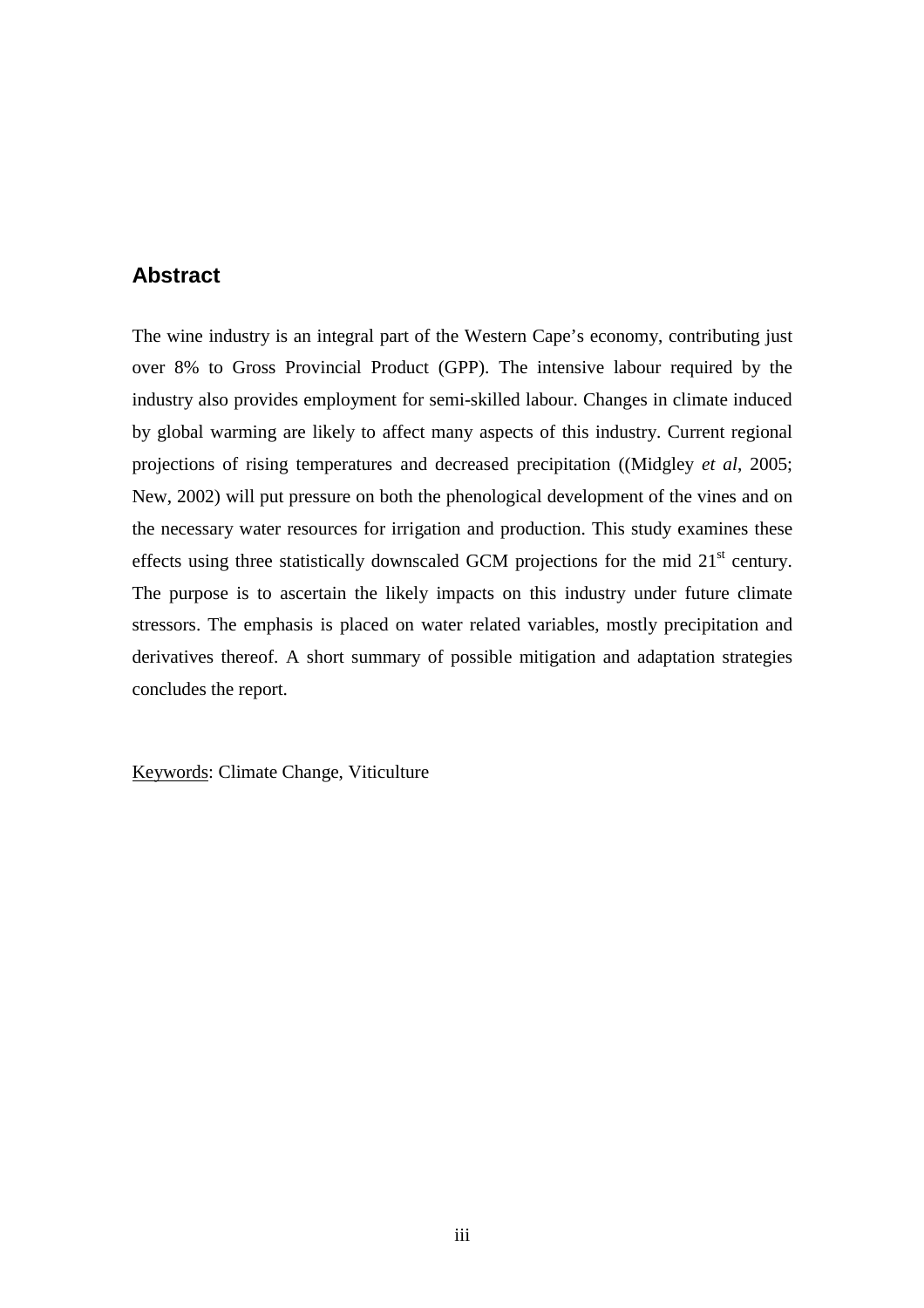# **Acknowledgments**

**Joanne Bayer** – supervisor for the YSSP 2005 programme **Bruce Hewitson** – data and comments **Wesley Roberts** – creating GIS map in figure 1 and 5 **Gina Ziervogel and Peter Johnston** – comments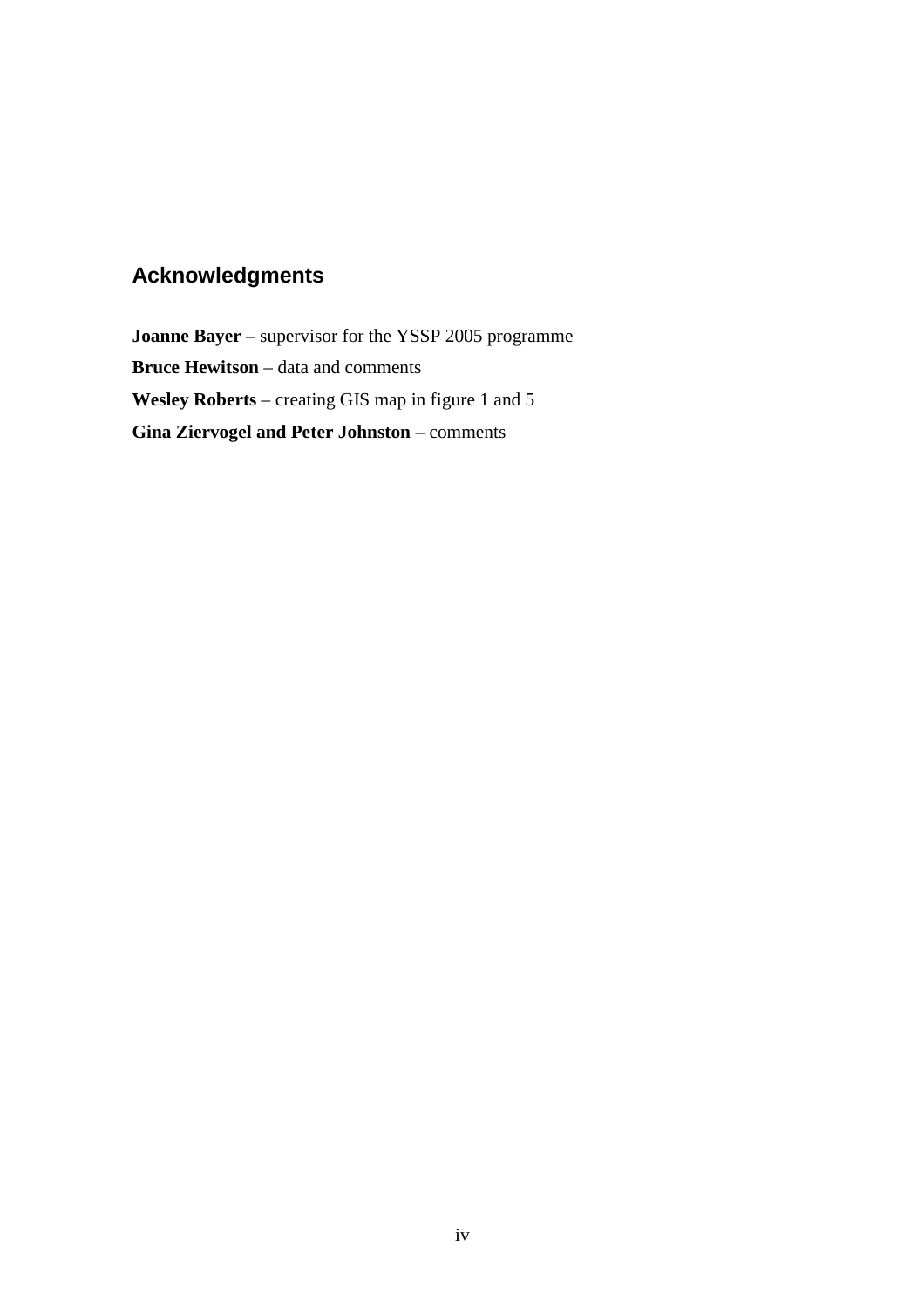## **About the Author**

Suzanne Carter graduated with a B.Sc Hons in Environmental and Geographical Science in 2002 from the University of Cape Town. She is currently a second year Ph.D student at the same institution, after upgrading her MSc project in 2003. The title of her thesis is "Approaches to quantifying and reducing uncertainty in GCM's over southern Africa". The research characterises daily circulation dynamics, using pattern recognition software. Model biases will be corrected using an algorithmic regression, specific to the southern African domain.

Her main fields of scientific interest include translating climate modelling to useful formats for adaptations work and profiling extreme weather events in terms of disaster management. She was a YSSP participant at IIASA in 2005 working on the impacts of climate change on the South African wine industry - focusing particularly on the future supply of water.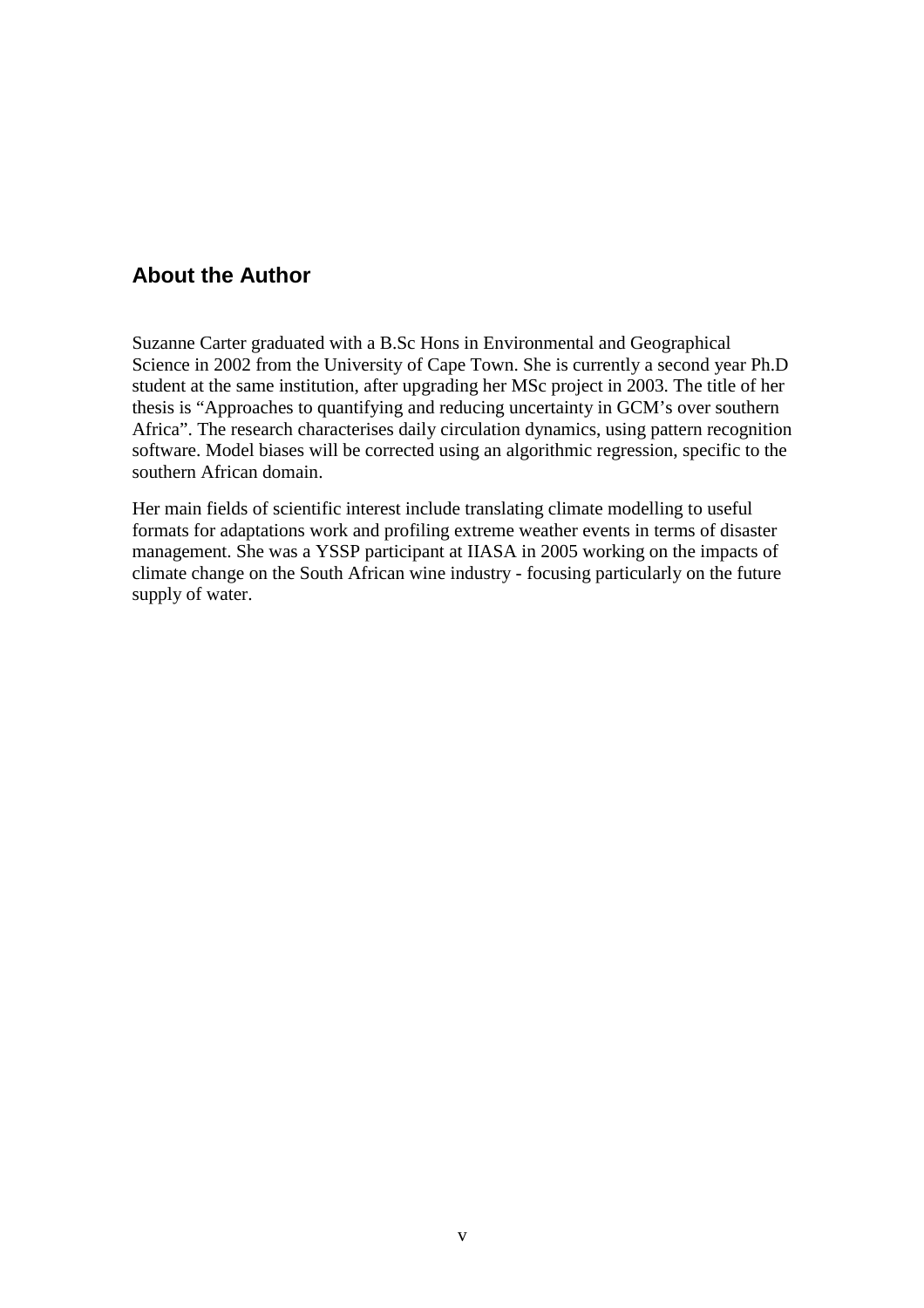## **The Projected Influence of Climate Change on the South African Wine Industry**

Suzanne Carter

### **1. Context**

 $\overline{a}$ 

Climate change is becoming a growing concern for global policy makers<sup>1</sup>. The need for adaptation and mitigation strategies, advocated by leading scientists (IPCC, 2001), still lacks the impetus in developing nations environmental policies. In the Western Cape of South Africa, climate change is projected to manifest in a warmer and (mostly) drier mean climate, with possible increases in climate variability leading to a higher incidence of extreme events (Midgley *et al*, 2005; New, 2002; Midgley *et al*, 2001). This raises concerns for many sectors of the local economy – especially those that are water dependant. The Western Cape has a strong agro-economic base that could be threatened by these changes. The wine industry is a particularly important regional player as it makes a sizable contribution to provincial GPP – around 8% (SAWIS, 2005). The goal of this report is to address the questions:

*1. What will the likely impacts of future climate change be on the wine industry in the Western Cape (by the mid 21st century)?* 

*2. What additional stressors need to be taken into account in the regional context?* 

A large part of the report considers background material that will influence the climatic factors. The climate analysis makes use of regional projections of future precipitation changes (2046-2065) generated using a new methodology for downscaling Global Circulation Models (GCM) projections (Hewitson, in press) and assessing the response

<sup>&</sup>lt;sup>1</sup> As demonstrated at the World summit on Sustainable Development (2001) and G8 summit (2004) etc.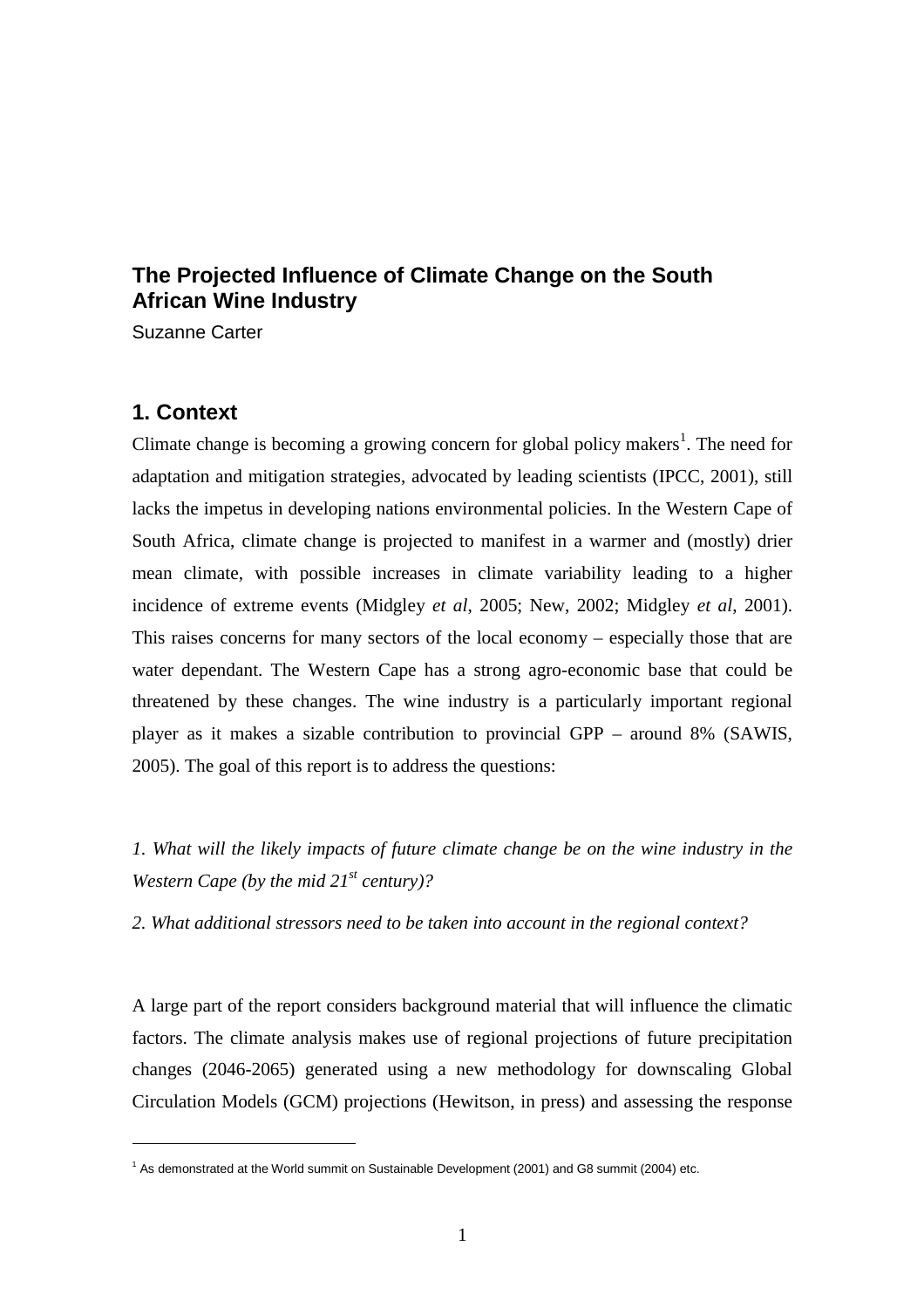of the crop and the industry under these changed conditions. Three GCMs were used to assess a range of possible changes.

Climate changes will affect the industry by three primary changes:

- Increased levels of Carbon dioxide
- Rising minimum and maximum temperatures
- Decreased rainfall

This report will focus primarily on the last aspect and will provide a mainly descriptive overview of possible impacts arising from these other issues, drawing from the relevant literature.

## **2. Geographical extent**

Wine production has a rather narrow climatic suitability, which is generally referred to as a Mediterranean style climate. This band of suitability is also defined as areas within the average annual temperature range of  $10 - 20^{\circ}$ C (de Blij, 1983). The style of wines produced is determined by the baseline climate. Climate variability will determine the annual fluctuations in vintage quality (Jones, 2004; Gladstone, 1992).

The Cape Winelands consist of three primary production centres, Stellensbosch, Paarl and Franschoek. These will be the focus of the analytical work and are marked as study area in figure 1. In addition to these Constantia, Durbanville, Elgin, Hermanus, Malmesbury, Montagu and Robertson are some of the other major producers in the Province. Calitzdorp wine producers are separated from most of the rest of the producers and, as it is much hotter in this region, they mainly produce port (fortified wine).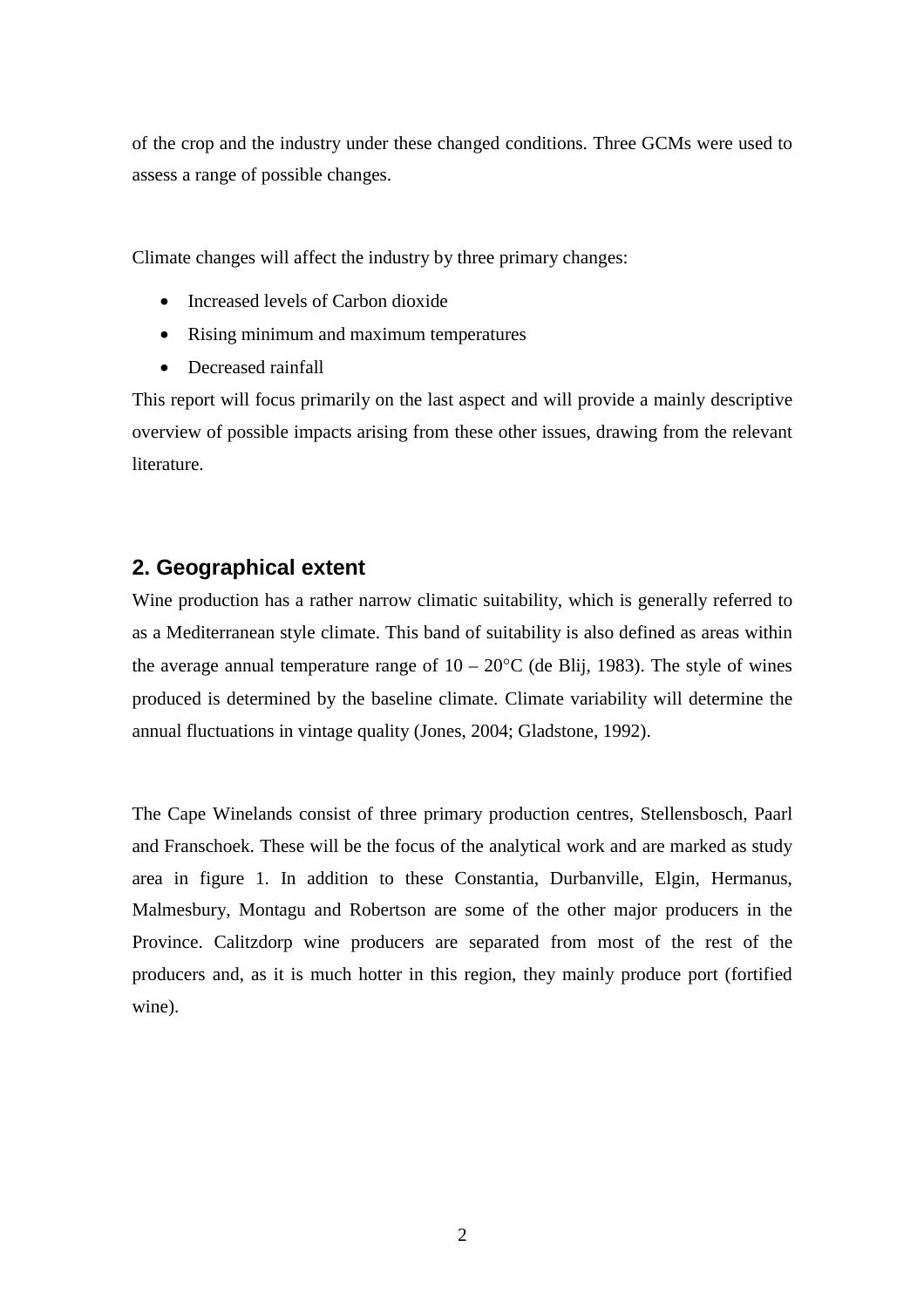

*Figure 1: Wine producers per region – from the wine of origin database (SAWIS,* 

*2005)*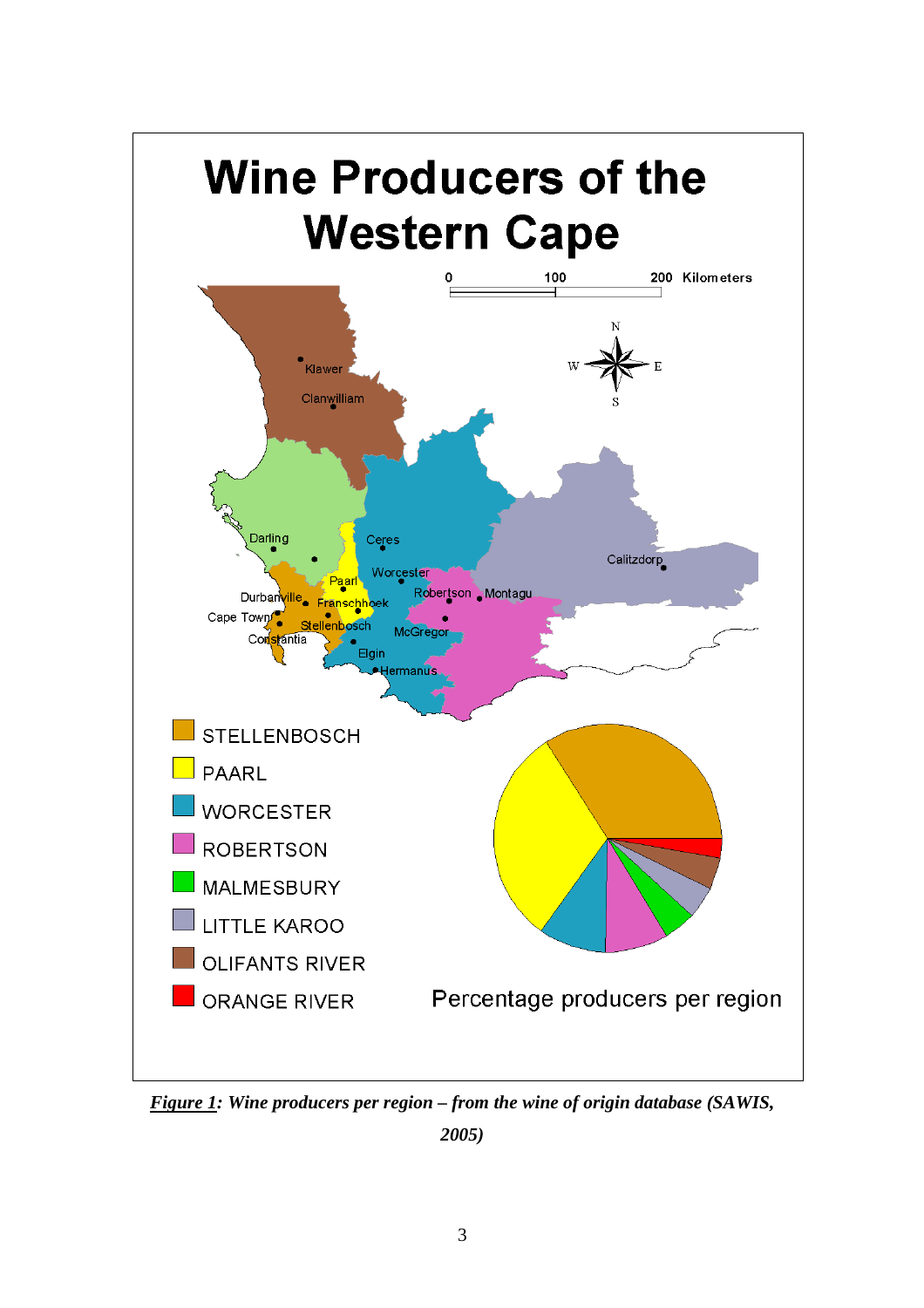The total area cultivated by grape vines in the Western Cape was 124 749 hectares in 2004 and the metric tonnage of production was 1 312 184 (SAWIS, 2005). This produced 1 015 million gross litres of wine related products (wine makes up just under 70% of this). The Western Cape makes up 85% of the national wine grape production (SAWIS, 2005).

|                                 | <b>Total Crop</b> | Grape<br><b>Production</b><br>tons | <b>Hectares</b><br>(excluding<br>young<br>vines $1 - 3$<br>years old) | <b>Tonnage per</b><br>hectare | <b>Litres</b> per<br>hectare |
|---------------------------------|-------------------|------------------------------------|-----------------------------------------------------------------------|-------------------------------|------------------------------|
| Industry                        | 1 015 696 992     | 1 3 1 2 1 8 4                      | 96 451.50                                                             | 13.60                         | 10 530.65                    |
| <b>Orange River</b>             | 162 066 061       | 206 193                            | 14 576.49                                                             | 14.15                         | 11 118.32                    |
| <b>Olifants</b><br><b>River</b> | 131 865 484       | 178 590                            | 8739.89                                                               | 20.43                         | 15 087.77                    |
| <b>Malmesbury</b>               | 65 621 875        | 103 947                            | 13 153.40                                                             | 7.90                          | 4 9 8 8.97                   |
| <b>Little Karoo</b>             | 33 834 164        | 44 5 22                            | 2651.76                                                               | 16.79                         | 12 759.14                    |
| Paarl                           | 120 932 062       | 138 802                            | 15 432.33                                                             | 8.99                          | 7836.28                      |
| <b>Robertson</b>                | 139 955 194       | 184 095                            | 10 985.31                                                             | 16.76                         | 12 740.21                    |
| <b>Stellenbosch</b>             | 88 428 673        | 115 276                            | 14 865.35                                                             | 7.75                          | 5 948.64                     |
| Worcester                       | 272 993 479       | 340759                             | 16 04 6.97                                                            | 21.24                         | 17 012.15                    |

*Table 1: Productivity indices for the wine producing regions of South Africa (Adapted from SAWIS, 2005)* 

The largest production areas in the Western Cape are Worcester, Robertson and Olifants River (Table 1), followed by Paarl, Stellenbosch and Malmesbury. Even though the first three are much larger regions they still out produce the traditional centre of the wine industry in terms of tonnage per hectare and litres per hectare. In terms of wine quality, low yields per hectare are preferable, which is why the smaller production regions are the more famous. Much of the wines from the large producers tend to be cheaper, easy drinking wines whereas the Paarl and Stellenbosch producers are more selective and can therefore charge premium prices.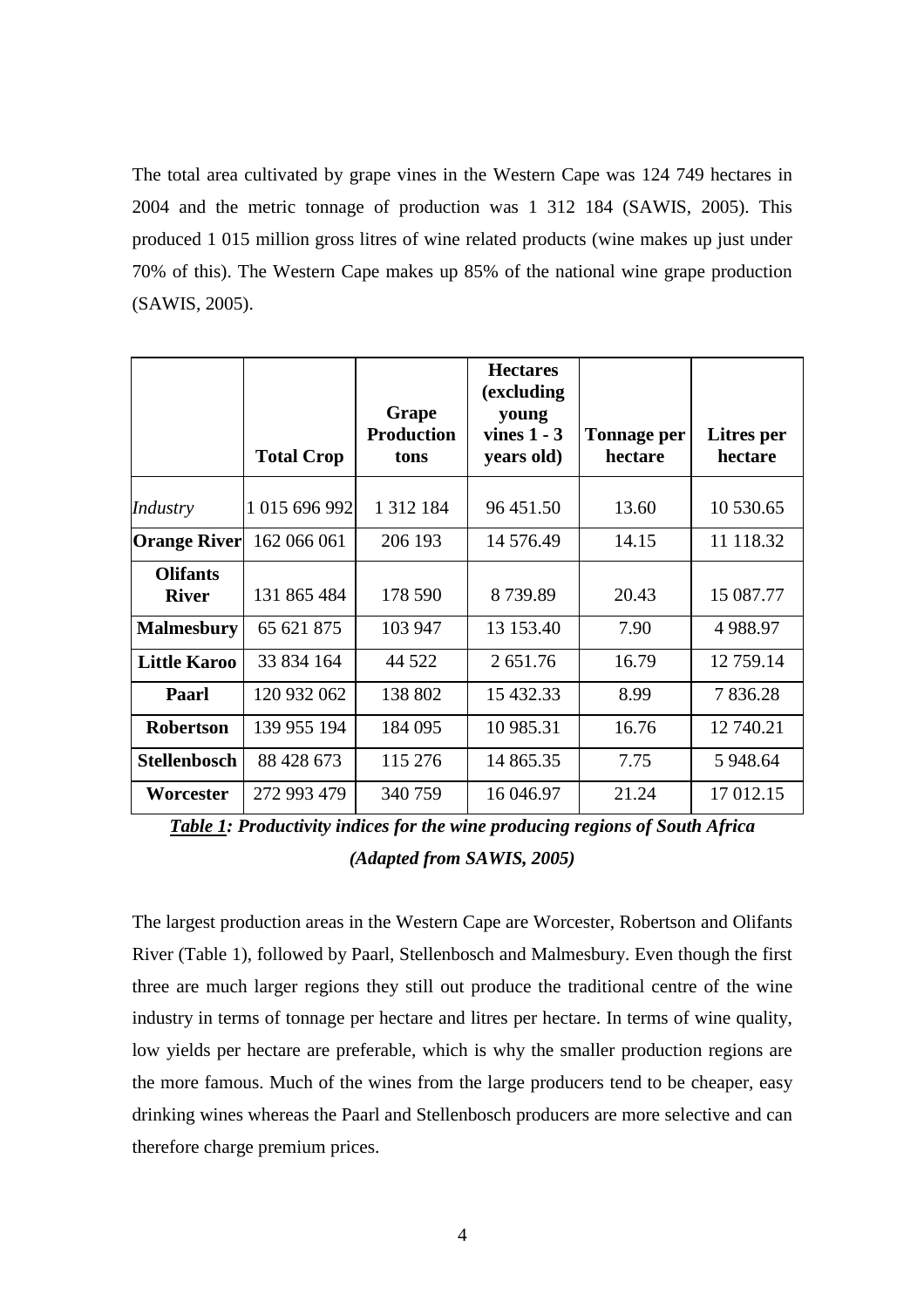### **3. Water dependencies of the Cape winelands**

The Department of Water Affairs and Forestry (DWAF) determines the allocation of all water resources in South Africa. To redress past imbalances in access to water during Apartheid, DWAF is responsible for improving equity for users while maintaining the access for economically successful sectors of the economy. A basic level of free water for all domestic users (6000 kilo litres per household per month) is allocated to promote equitable access. Previous riparian rights were revoked in the late 1990's to facilitate this redistribution. The only access to 'free' water is covered in the following clause:

"…allows a person to take water for small gardening (not for commercial purposes) and the watering of animals (excluding feedlots) on land owned or occupied by that person, from any water resource which is situated on or forms a boundary of that land, if the use is not excessive in relation to the capacity of the water resource and the needs of other users. This means that most users using groundwater in towns and cities and those users with windmills on their own properties need not register." (DWAF, 2005)

This may change as increased water scarcity may force monitoring and payment for use of groundwater sources. In the City of Cape Town borehole users have been allocated registration numbers but as yet are not required to make payment.

Water pricing in South Africa is also controlled by DWAF and is differentiated within each catchment based upon the needs and supply of that catchment. There are 19 national water management zones, which are each named after the catchment they enclose. The Western Cape draws mostly from four water management zones: Berg, Breede, Gouritz and Olifants (see figure 2).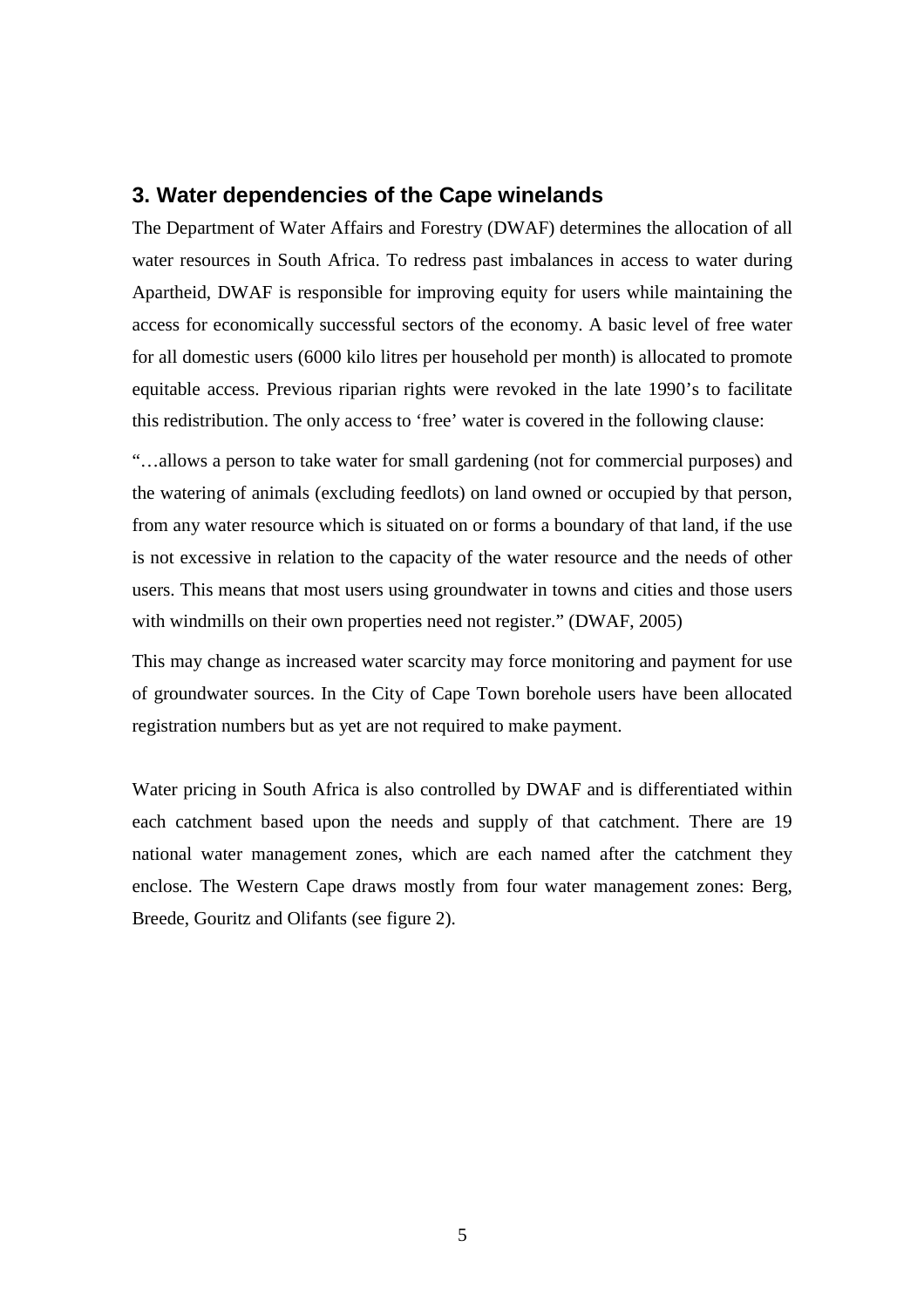

*Figure 2: Water Management Areas of South Africa (source: DWAF)* 

The winelands fall mostly into the Berg river catchment, however as the water here is insufficient to meet demands, it is supplemented by water transfers from two dams (Theewaterskloof and Palmiet) in the neighboring Breede river catchment. Theewaterskloof is the major supplier of the agricultural sector's water. The price paid by each farmer is based upon the individual farm's demand and the resource availability within each of the 121 water boards of the Western Cape. An annual maximum quota (litres per  $m<sup>3</sup>$ ) is assigned for each user. During times of water restrictions, the farmers allowance to draw decreases. For example in 2004 a 40% restriction was imposed on the draw from the Theewaterskloof allocation (pers. comm. Jacques Rossouw, June 2005).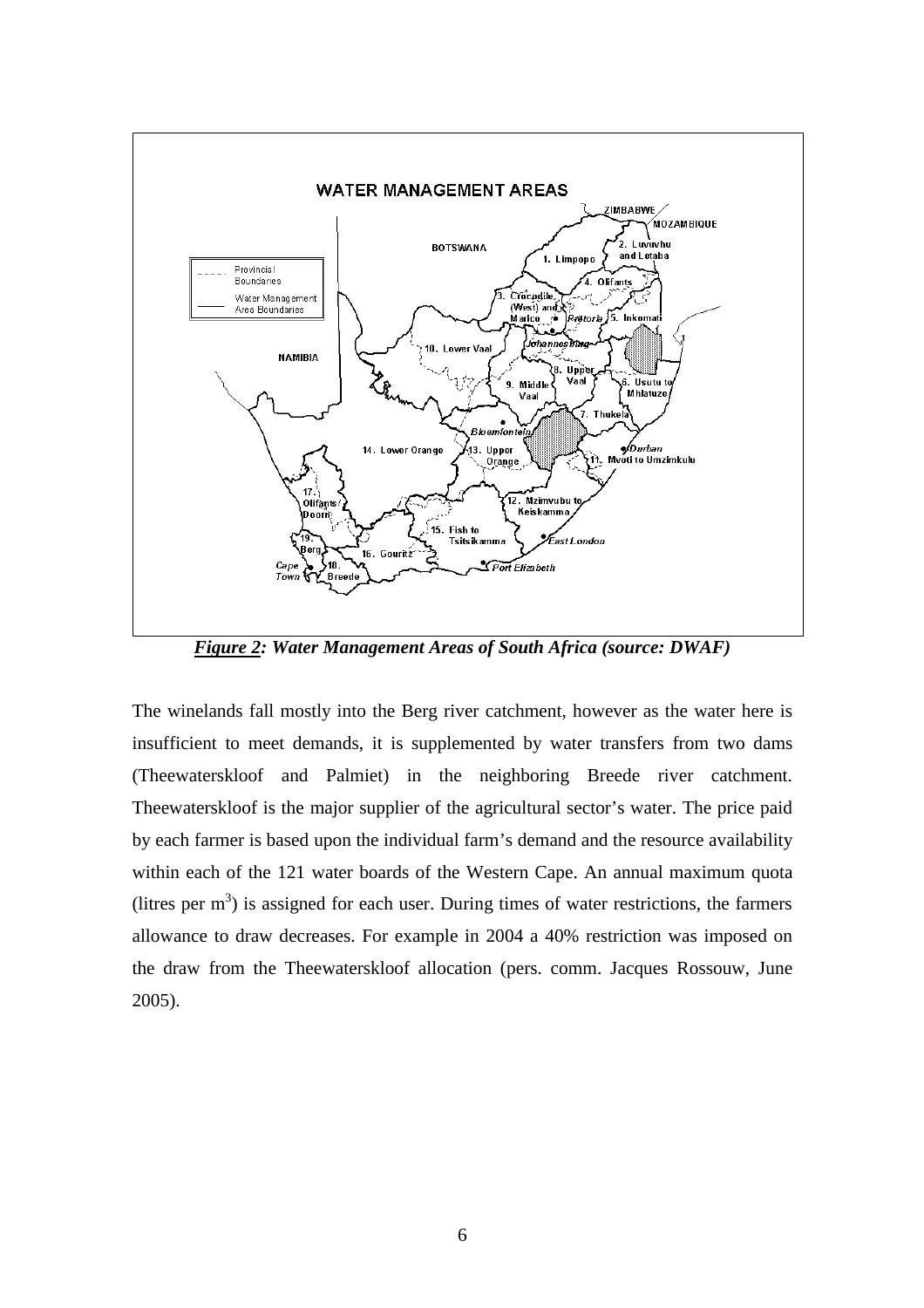

*Figure 3: Berg river Water Management Area's water resources (source: DWAF)* 

The wine industry is charged two rates for water consumed; one for agricultural usage and the other for vinification (wine making) uses. Industrial and domestic usage is charged at a much higher price. In the Berg river catchment users pay the highest domestic/industrial charges in the whole country  $(R3.25 \text{ per m}^3)$ , or roughly double the national average charge (DWAF, 2005) due to the high scarcity of water in this locale.

Unlike any of the other Water Management Areas in the Western Cape, urban water use is significant in the Berg WMA due to the high degree of urbanisation, hence the reliance on neighbouring catchments supplies for agriculture. The City of Cape Town draws water from Wemmershoek, Voёlvlei, Steenbras (all part of the Berg river catchment) and Theewaterskloof.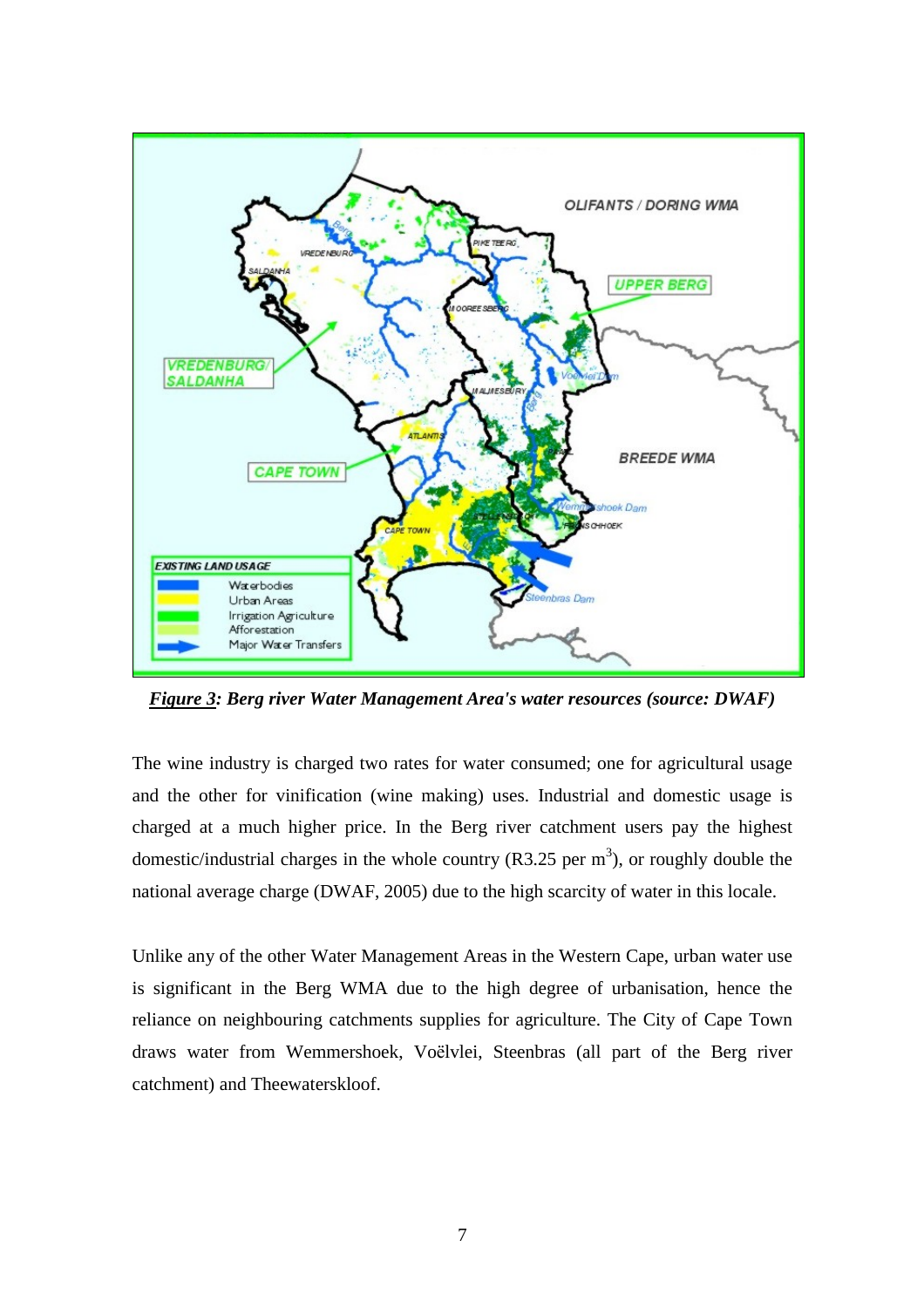

 *Figure 4: Dam levels as of the 26 September 2005 (source: Cape Town city council, 2005)* 

Over the last 10 years (figure 4) there have been summer water restrictions in 2000/2001, 2003/2004 and 2004/2005. In 2003 and 2004 the winter rains were lighter than in previous years. This led the Cape Town City Council to implement level 2 (20 % reduction in usage) water restrictions. Level 2 restrictions include such things as restricting watering of gardens to one day a week and no hosepipes to be used to wash cars. The largest users of water, agriculture and industry, were also given strict targets to meet. Table 2 shows the recent recovery of the dam levels to acceptable levels. Note that Theewaterskloof makes up 62 % of the total storage capacity, hence the heavy reliance on this resource.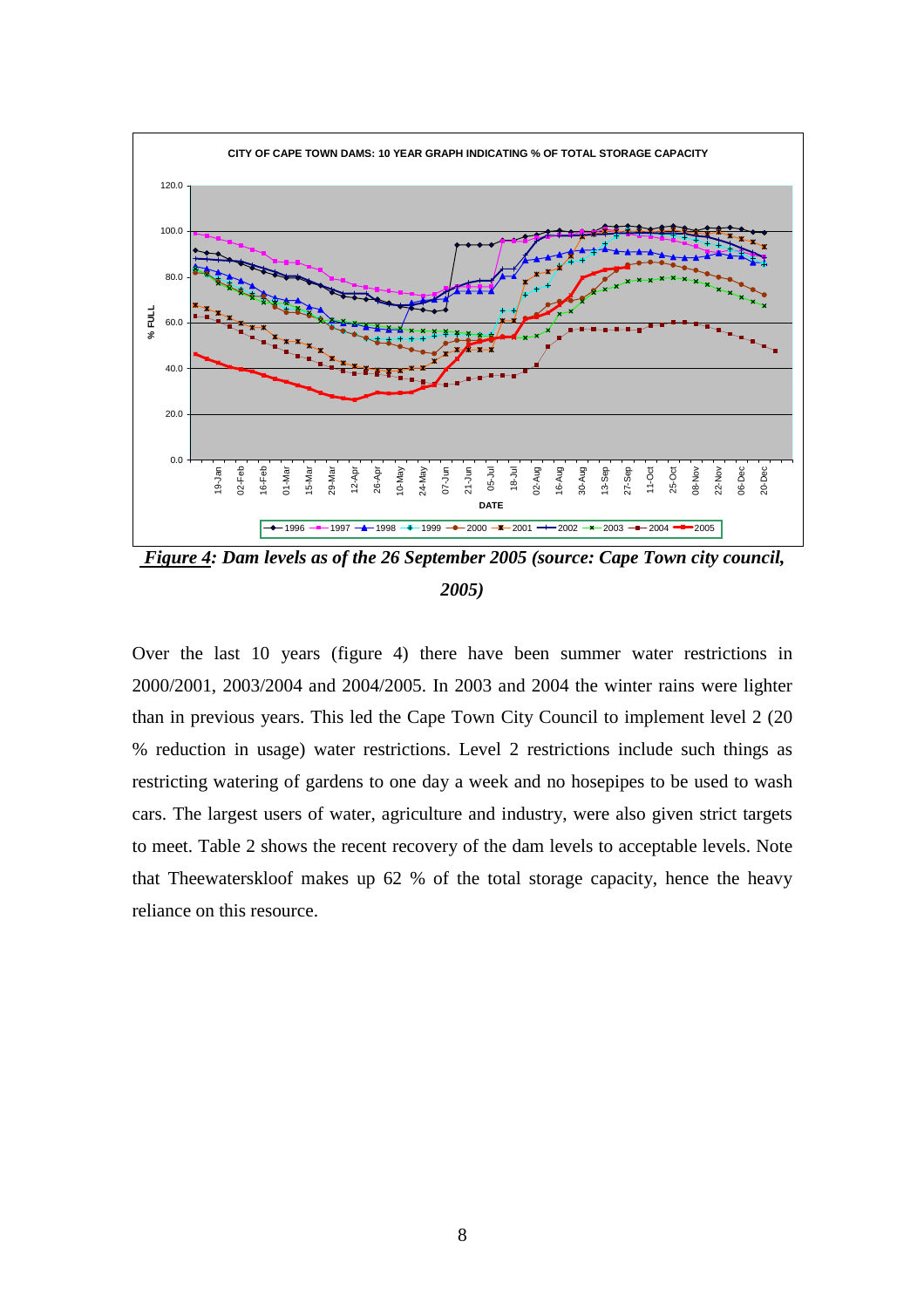| Dam                    | <b>Gross 4-April-05</b> |         |       | $Gross 26-Sep-05$ | <b>Increase</b> |       |       |
|------------------------|-------------------------|---------|-------|-------------------|-----------------|-------|-------|
|                        | Capacity                | Storage | $\%$  | Capacity          | Storage         | $\%$  | Mcm   |
| <b>Steenbras Upper</b> | 31.7                    | 13.6    | 43%   | 31.7              | 31.8            | 100%  | 18.2  |
| <b>Steenbras Lower</b> | 33.5                    | 13.2    | 39%   | 33.5              | 29.9            | 89%   | 16.7  |
| Wemmershoek            | 58.6                    | 20.5    | 35%   | 58.6              | 53.8            | 92%   | 33.3  |
| Voëlvlei               | 165.4                   | 35.7    | 22%   | 165.4             | 131.0           | 79%   | 95.3  |
| <b>Theewaterskloof</b> | 480.2                   | 124.1   | 26%   | 480.2             | 401.4           | 84%   | 277.3 |
| <b>Total</b>           | 769.4                   | 207.1   | 26.9% | 769.4             | 647.9           | 84.2% | 440.8 |

*Table 2: Storage capacity of Cape Town supply dams as of 26 September 2005 (DWAF, 2005)* 

In the wake of current water restrictions – the strain on current water supplies has many concerned. The Cape Town City Council is looking into many options to meet the expected increased population and subsequent increased demand (City of Cape Town, 2001). These options include the Berg river dam project, increased domestic use of "grey water" options, desalination of seawater (which is estimated to double domestic water charges), treating sewage water and tapping into the Table Mountain Group Aquifer. All new water harvesting projects in the Berg river catchment will be directly used and paid for by the City of Cape Town.

## **4. Production requirements of water for Vinification (wine making)**

During the wine making process, a lot of water is used in cleaning and manufacturing practices (on top of any irrigation methods that may be used). It is estimated that between 1 and 4 litres of water are required in the production (i.e. excluding irrigation) of every litre of wine (pers comm. Jacques Rossouw). This water usage is charged at industrial/domestic prices, which as outlined above are the highest in the country. We can make an assumption that the average water used for this purpose by most farms will be ~2.5 litres for every litre of wine produced. In 2005 a total of 696 788 280 gross litres of natural wine (not fortified) were produced in South Africa (SAWIS, 2005). The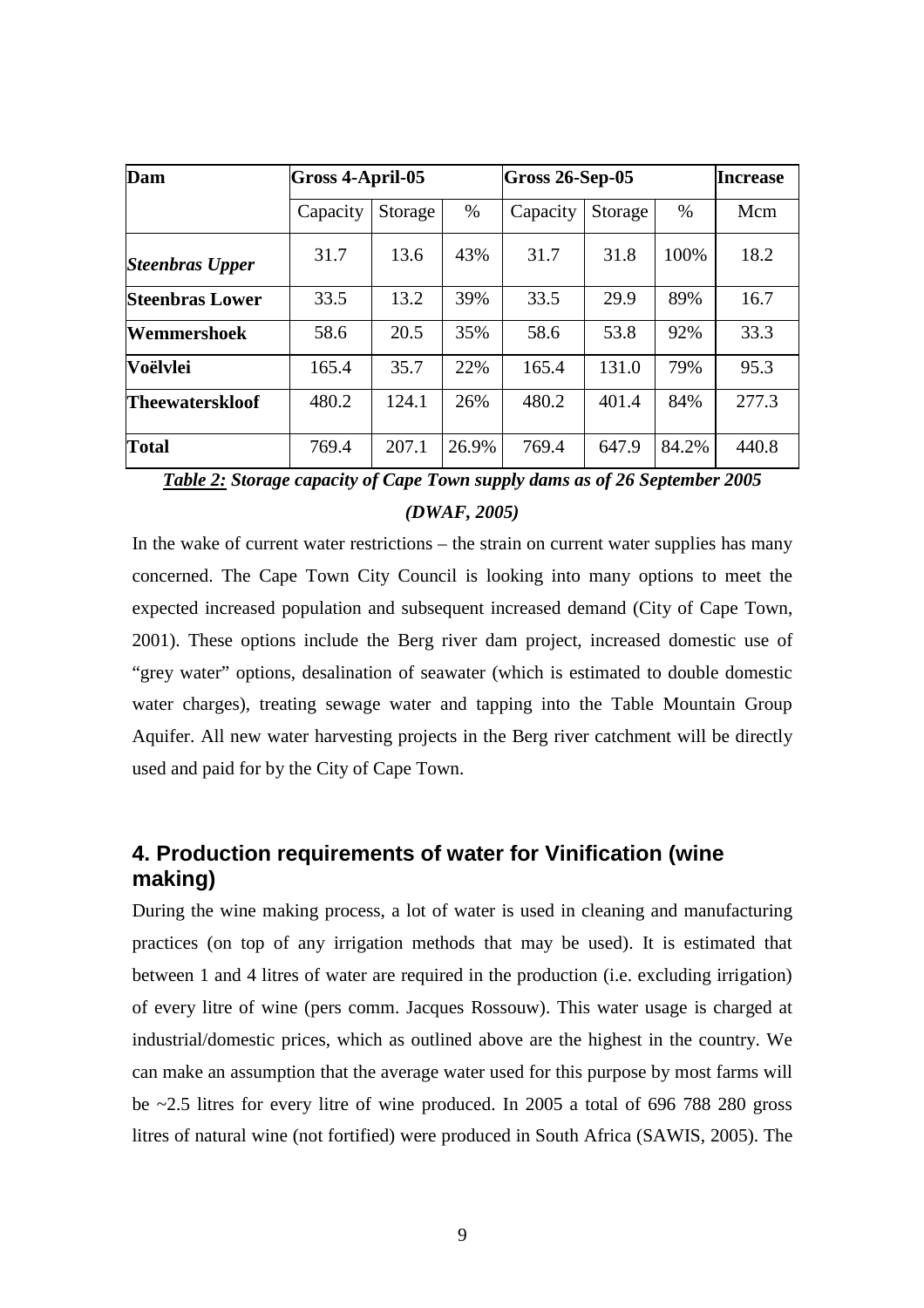Western Cape made up 85%, resulting in an estimate of 592 million gross litres. This equates to roughly 1 480 million gross litres of water used by the wine industry. The farmers' allocation will be affected by the increased costs of water in the Berg river catchment (as water becomes more scarce and domestic demand increases) and will add to input costs in years to come.

A questionnaire-based study by Sheridan (2005) elicited wine makers' and their workers' perceptions of water usage, effluent produced and environmental management. From this study it was seen that 65% of respondents did not know the actual amount of water being used. Borehole water was the largest water source used (50%), which probably accounts for the lack of monitoring. Accordingly, even fewer respondents had any idea how much waste water (effluent) was generated (5 % of respondents). Most wastewater is used for irrigation of pastureland. This lack of awareness may be a barrier to implementing better water management strategies.

### **5. Current economic trends in the South African wine industry**

South Africa is the  $8<sup>th</sup>$  largest wine producing nation in the world, with significant revenue generated from domestic and export sales. The South African Wine Industry Information and Systems (SAWIS) estimated sales of R8.5 billion (equivalent to \$US 1.27 billion) for 2003. In the same year the wine industry's contribution to annual GDP (incl. Tourism) was R22 549 million. As reported by Conningrath (2004), 70% of the wine industry's activity has direct impacts on the Western Cape economy, with an estimated contribution to the provincial GGP of 8.2% (Conningarth, 2004). In some smaller communities the wine industry is even regarded as the backbone of local commerce.

Export sales made up 38.5 % of total wine production in 2005. South Africa's first democratic elections in 1994 had significant impacts on the wine industry. The lifting of international trade sanctions created an international demand for newly available South African wines. The weak Rand also made the price of wines very competitive with overseas markets. Subsequent Rand appreciation against the Dollar and Euro has caused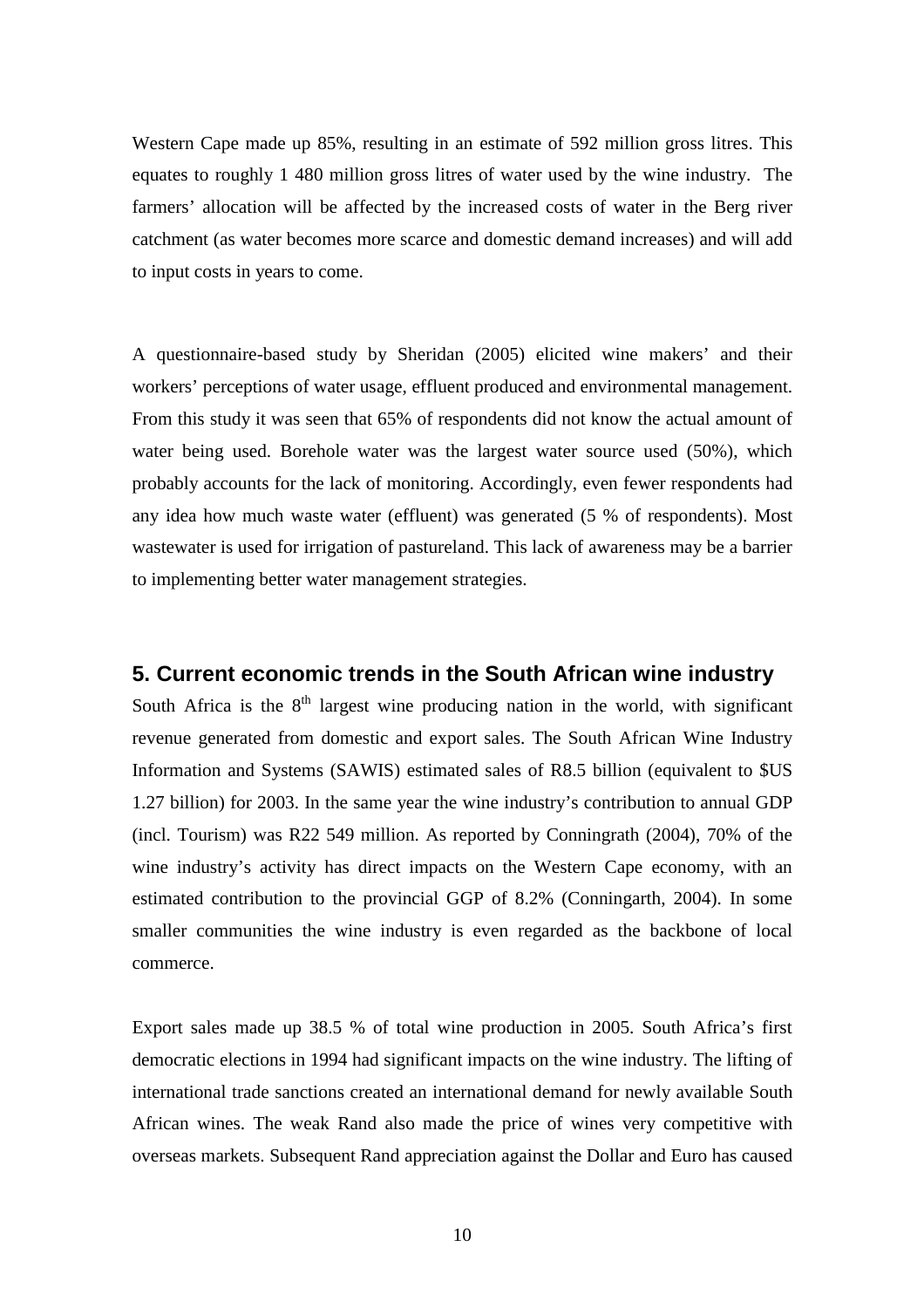some demand fluctuations in the trade but the consistent strength of the British Pound has secured continued UK exports. In 2004 the United Kingdom imported 40% of the total wine exports from South Africa (SAWIS, 2005)

### **6. Climatic requirements for growth and development of vine**

Vines are quite sensitive to climatic factors – certain cultivars are better suited to different temperature regimes, which is why many areas specialise in the production of a few specific cultivars. Microclimatic factors such as soil and slope aspect also influence the choice of cultivar for each farm. However, the macro climatic factors can have a much larger influence than these local forcings.

Jones et al (2005) compared wine growing regions of the world and classified South Africa as just falling into the 'warm' grapevine climate/maturity group on a spectrum of cool, intermediate warm and hot. According to these authors, the following varietals thrive in these conditions: Cabernet Franc, Tempranillo, Dolcetto, Merlot, Malbec, Viognier, Shiraz (or Syrah), Table grapes, Cabernet Sauvignon, Sangiovese and Grenache. Of these South Africa grows large quantities of (in order of importance) Cabernet Sauvignon (10%<sup>2</sup>), Shiraz (6.5%) and Merlot (5.5%). Interestingly none of the popularly grown white wine varietals fall into the 'warm' list. Chenin Blanc (20%), Colombar (10%), Chardonnay (6%) and Sauvignon Blanc (6 %) favour slightly cooler climates (classified as intermediate by Jones *et al*). As the South African average growing season temperature of 17.1ºC only just falls into warm classification (17-19ºC) it is therefore not surprising that some cooler varietals are grown in SA. These 'cooler' varietals may become harder to cultivate if the average temperature increases beyond thresholds of viability.

The South African hybrid of Pinotage (which made up 6% of all vines planted in 2001) is not listed in the Jones et al analysis, as it is uniquely South African. This cultivar is a

 $\overline{a}$ 

<sup>&</sup>lt;sup>2</sup> Percentages of total white and red grapes planted are derived from Statistics of Wine Grape Vines as of 30 November 2001 (SAWIS). Subsequent reports do not break down cultivar percentages.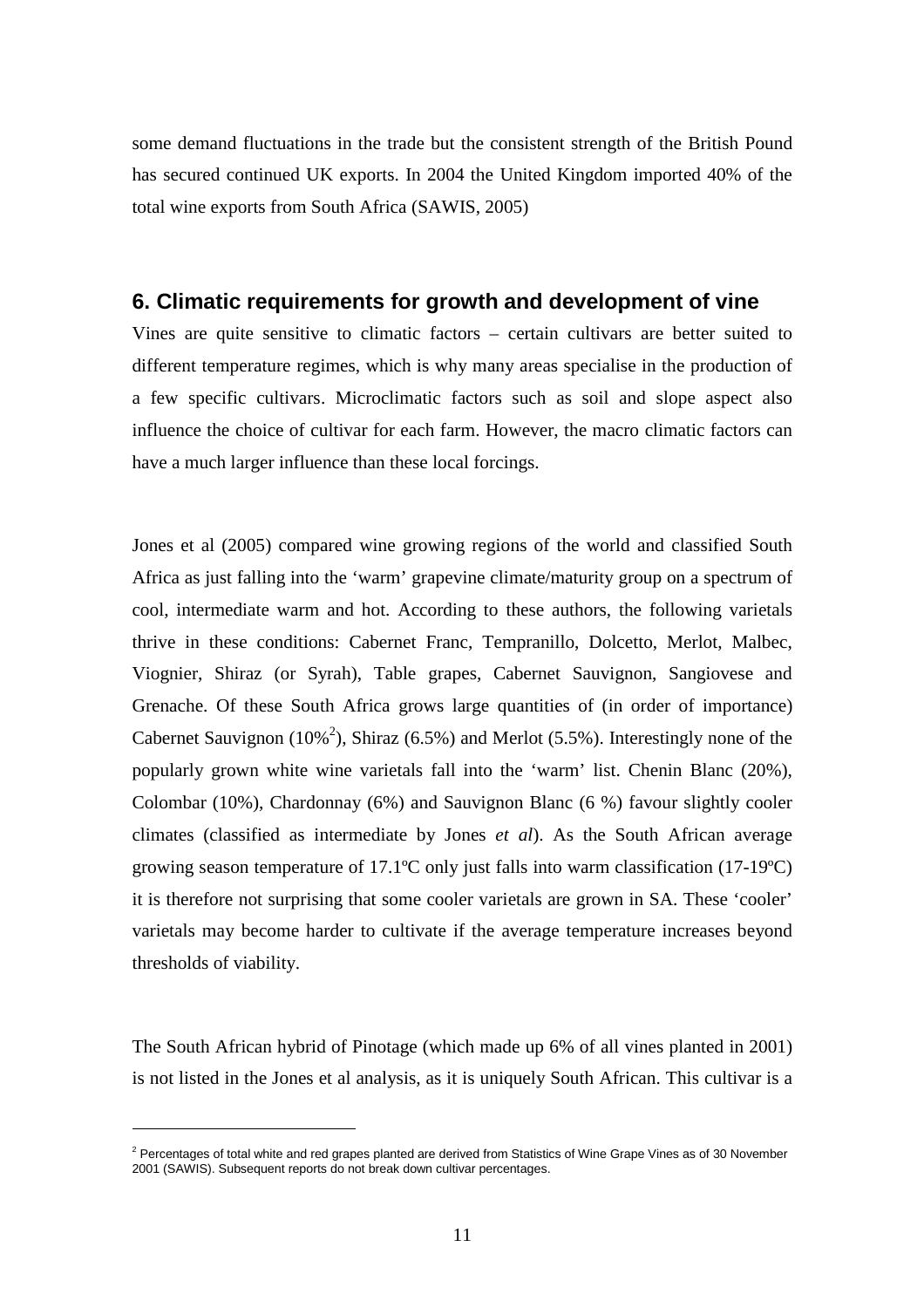cross between Cinsaut and Pinot Noir that was developed in 1925 by Abraham Izak Perold. Pinot Noir is a subtle flavoured grape, which can be very difficult to cultivate whereas Cinsaut is easy to grow. Thus the cross resulted in a flavoursome and easy growing new cultivar. Pinotage thrives in the Western Cape, as it is a robust cultivar, which also ripens early, making it suitable to warmer climate regimes (Pinotage Association, 2005).

The most widely planted grape in South Africa is Chenin Blanc, but since the opening to international markets, the demand for Sauvignon Blanc and Cabernet Sauvignon, amongst other noble varietals, has lead to increased plantings of these grapes. White wine grapes are still the larger cultivated crop; however, of the new vines planted, there is an increasing predominance of red wine grapes (SAWIS, 2005). This indicates a change in consumer tastes but also will be beneficial under future climate warming (as red grapes are more suited to a hotter climate).

Table 3 lists ideal suitability thresholds for different styles of wine in the month of ripening. Low mean temperature leads to grapes with a high acid content at ripening. During winemaking, these grapes tend to make semisweet styles, where the residual sugars balance the high acid levels (e.g. Riesling). Ripening temperatures between 15- 21˚C generally produce naturally balanced dry wine styles or if allowed to over ripen, sweet late harvest wines. Fortified wines are made from grapes where the mean ripening month temperature exceeds 24˚C (Gladstones, 1992).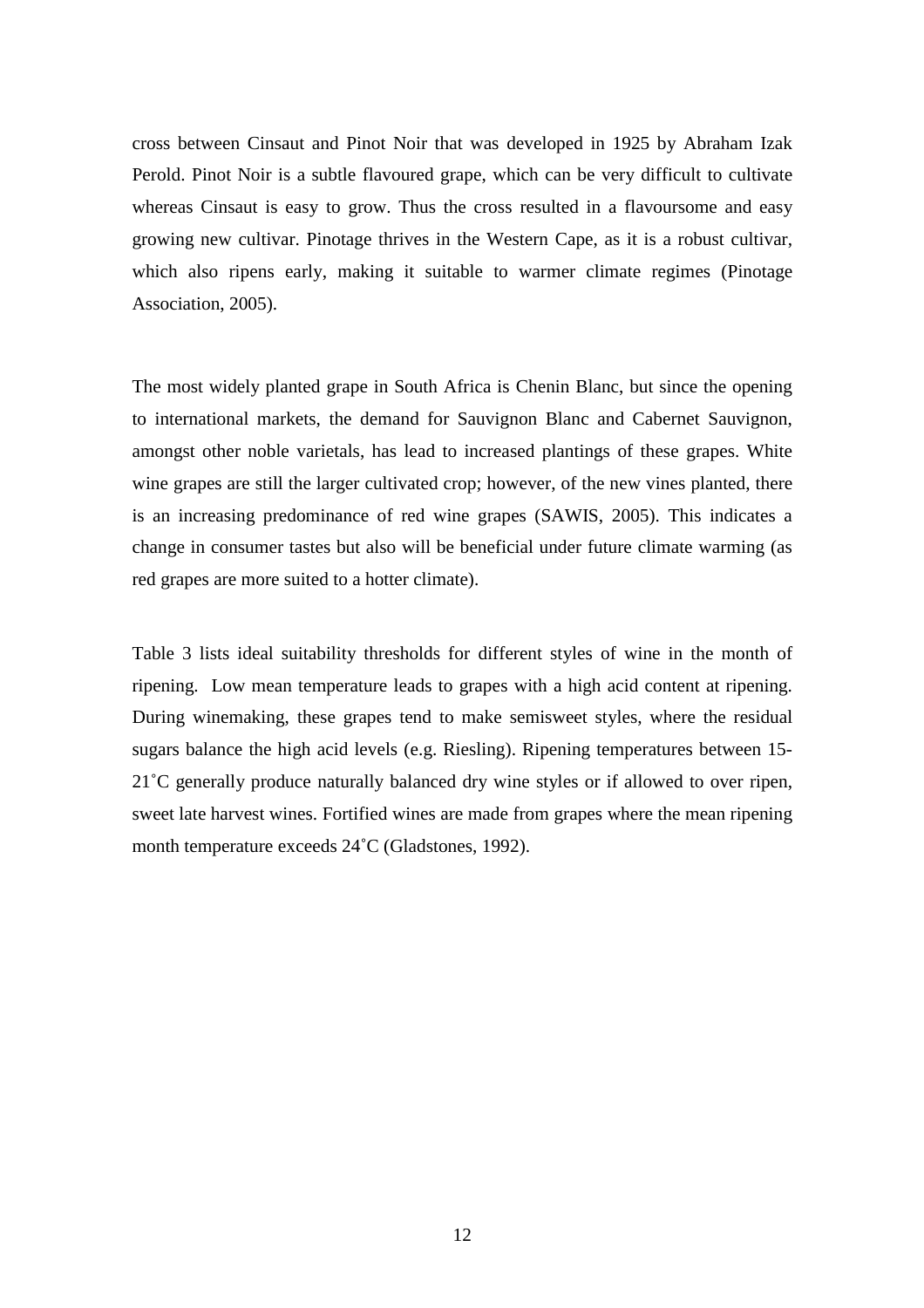|                                          |                             | <b>Table Wine</b>         |                            | <b>Fortified wines and drying</b><br>grapes |                              |                           |                              |
|------------------------------------------|-----------------------------|---------------------------|----------------------------|---------------------------------------------|------------------------------|---------------------------|------------------------------|
|                                          | Delicate,<br>white<br>sweet | Light,<br>dry or<br>sweet | Medium,<br>dry or<br>sweet | Full.<br>dry<br>soft                        | Light,<br>aromatic<br>styles | Medium,<br>port<br>styles | Liqueur<br>styles,<br>drying |
| Mean temp, $\mathrm{C}$                  | $12 - 15$                   | $15 - 18$                 | 18-21                      | $21 -$<br>24                                | $20 - 22$                    | $22 - 24$                 | $24 - 26$                    |
| <b>Rainfall mm</b>                       | < 50                        | < 75                      | < 75                       | < 75                                        | < 50                         | <25                       | <10                          |
| <b>Highest max</b><br>temp, $\mathrm{C}$ | $<$ 27                      | $<$ 30                    | $<$ 33                     | $<$ 36                                      | $<$ 36                       | $<$ 38                    | <40                          |

*Table 3: Ideal averages for ripening month for different wine styles* 

### *(Selected from: Gladstones, 1992)*

If the annual average temperature is greater than 19ºC, there are very few varietals that are sustainable and perhaps more importantly, none of these varietals are currently planted.

## **7. Phenological implications under climate change**

There are three main climatic changes significant to the wine industry. These are changes in temperature, precipitation and carbon dioxide. Figure 5 provides a conceptual framework, showing the links between changes in these parameters and their impact on the wine industry.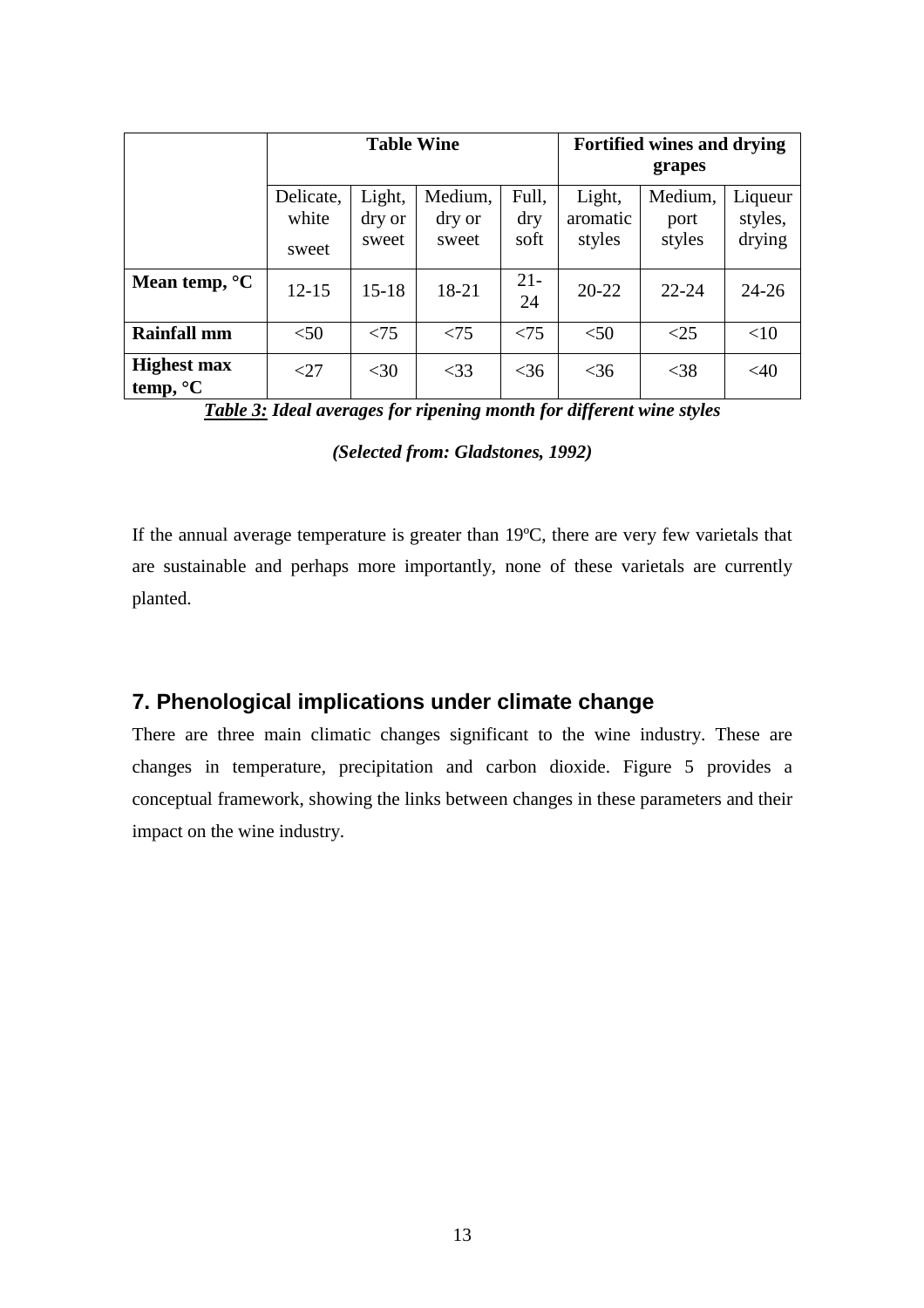

*Figure 5: Overview of some of the possible impacts on wine industry with future climate change* 

### **7.1 Direct Carbon Dioxide effects**

Increased levels of  $CO<sub>2</sub>$  encourage greater biomass accumulation (larger fruit/yields) in plants and increased water efficiency, through increased photosynthesis and decreased photorespiration. Experiments by Bindi *et al* (1995) proved that the grape vine would react similarly. This may appear beneficial, however as Tate (2001) described, the extra photosynthetic material usually comes in the form of sugars, not starches, which would change the flavours (and therefore potentially the quality) of the grapes. In experiments examining the effect of higher levels of  $CO<sub>2</sub>$  on wheat, it was seen that although the crop yield increased and became more water efficient the grains produced inferior quality flour (Rogers *et al*, 1998). This could have serious implications for vines, as wine is so heavily reliant on the grape quality in determining its price and profitability.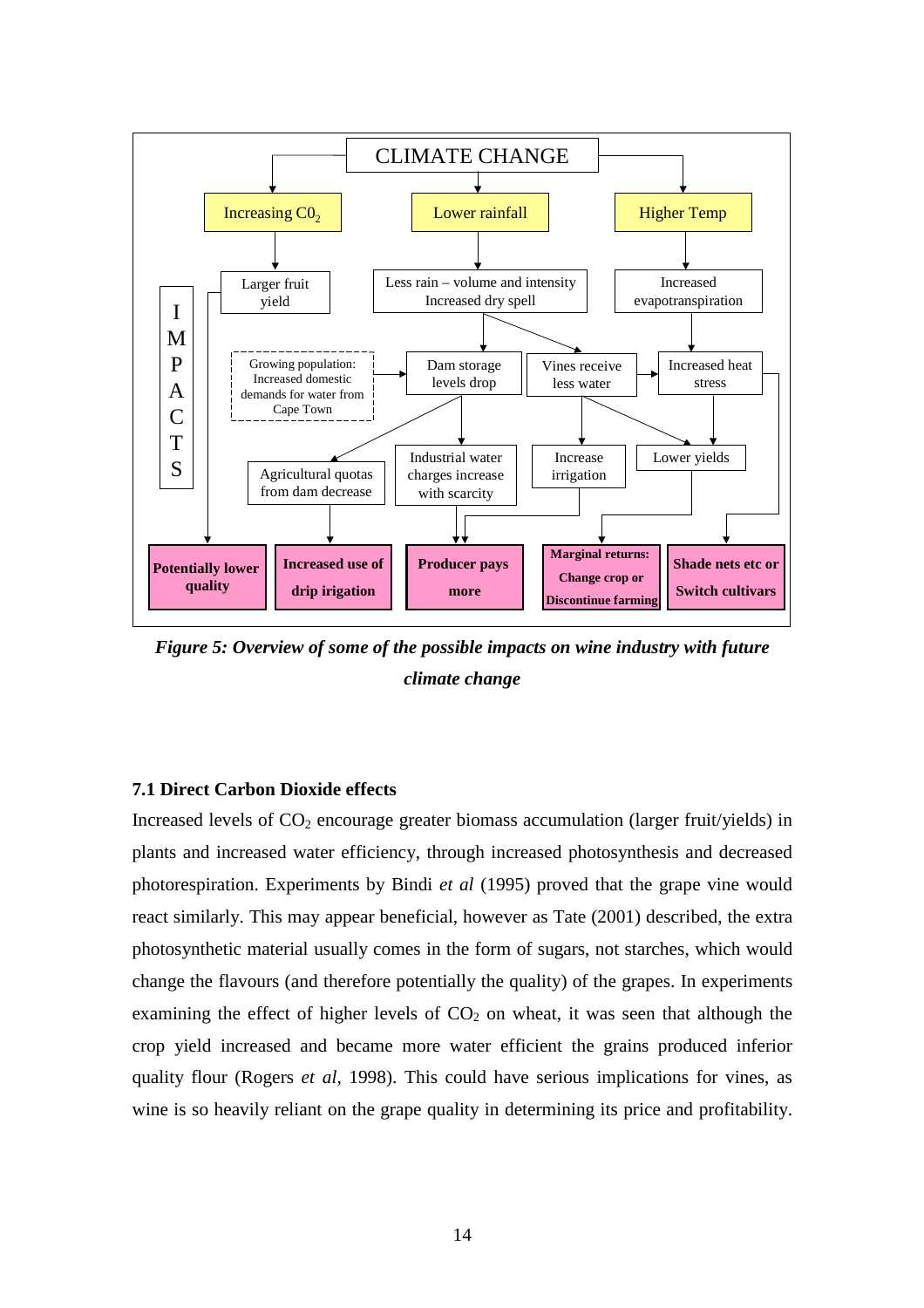There are unfortunately no experiments on this implication for vines, leading to only speculative comment at this stage.

#### **7.2 Water requirements for plant growth**

Irrigation is common practice for most South African wine growers. This is not surprising as the variable nature of rainfall in this region can cause total crop failure. Irrigation is implemented by overhead sprinkler or by drip irrigation systems – the latter is more water efficient and cost effective in the long run, although initial expense is high. In some countries, such as France, vines are solely a rain fed crop. In some areas in the Western Cape, vines can also survive without irrigation; however, as the climate regime is generally very hot and dry over the ripening period, there is a chance of dehydration. Irrigation is implemented to minimise this risk, especially in the Olifants River. Currently most farmers do not use their full quota of irrigation water, therefore could possibly draw more water as temperatures rise. This would come at a cost and as demand for water increases; wine growers and producers will pay more per unit of water.

Vines produce better quality fruit when they are made to struggle, the yield is smaller but of better quality. There is a threshold of viability between better quality and lower yield. If the yields become too small, the capital invested in the vines is not recouped in sales of the wine. This could lead to discontinuance of that cultivar or of vines in general.

Some speculation has been made as to the resilience of the crop to adapt to climatic stress. Compared to many other deciduous fruits, such as apples, vines are much hardier. Greater resilience may make the vine more water efficient; however, it is unclear whether this may also affect the quality of the wine.

15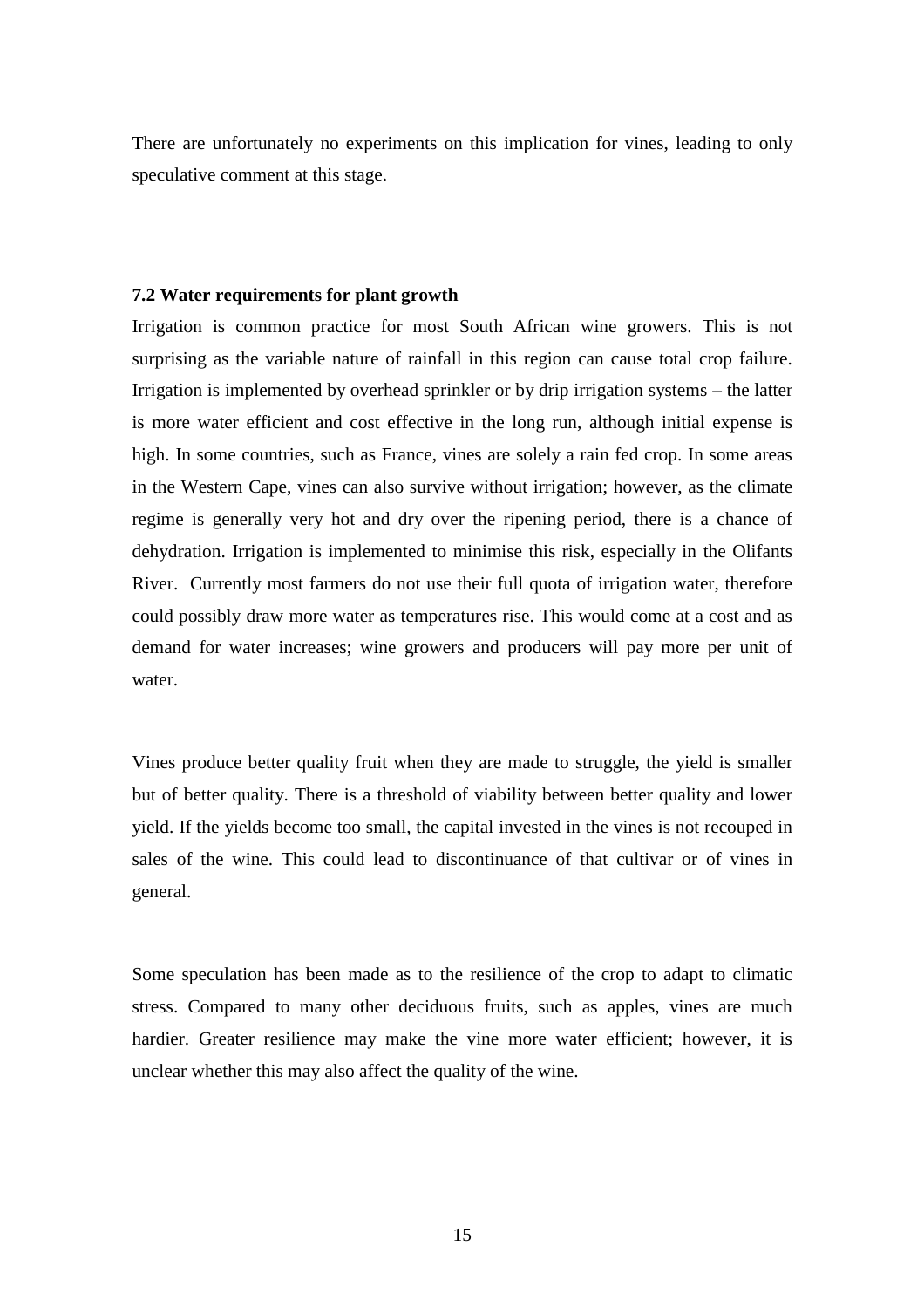#### **7.3 Temperature**

So far the trend of warming has increased the quality of wines (Nemani *et al*, 2001), with higher ratings for recent vintages. However, in some areas where the warming has been more pronounced there seems to be a threshold over which quality can be sacrificed if ripening occurs too early. Identifying this threshold level of warming should help to determine the future viability of the wine industry in a region. Each cultivar and style of wine will also have different susceptibilities and coping ranges.

The production of wine is not believed to be at risk in South Africa, as is the case in some other wine producing regions such as southern California. Jones *et al* (2005) compared the changes in temperature from the HadCM3 model for the period 2000- 2049 and found South Africa to have the lowest increase in temperature (0.88°C for the period) compared to all other global wine producing regions. A few regions in the Northern Cape and Olifants River will potentially become too hot for viable production. In the Western Cape (where the majority of the wine production occurs) there is a much lower risk as the ameliorating effects of the ocean dampens the net increase in minimum and maximum temperatures. Models suggest that the region should expect an increase of ~1.5°C at the coast and 2-3°C inland (Midgely *et al*, 2005). Other international grape growing regions are expecting up to double this warming (Jones, 2005).

Increased temperatures will have two main outcomes; increasing evapotranspiration from plants and water bodies and secondly inducing heat stress in the plant. The use of shade netting is one adaptive strategy that could be implemented to minimise moisture losses due to heat. The farmer could also chose to switch to a cultivar or crop that is better suited to the new higher temperature regime. Therefore, the dominance of the already flourishing reds will be likely to continue at the expense of the traditional white wine styles. It is also important to remember that these are long term averages, masking seasonal variations that might be large enough to have impacts. Climate change is likely to manifest in increased extreme events (IPCC, 2001), such as droughts and floods. The increased variability of the climate will decrease many farmers' coping capacity.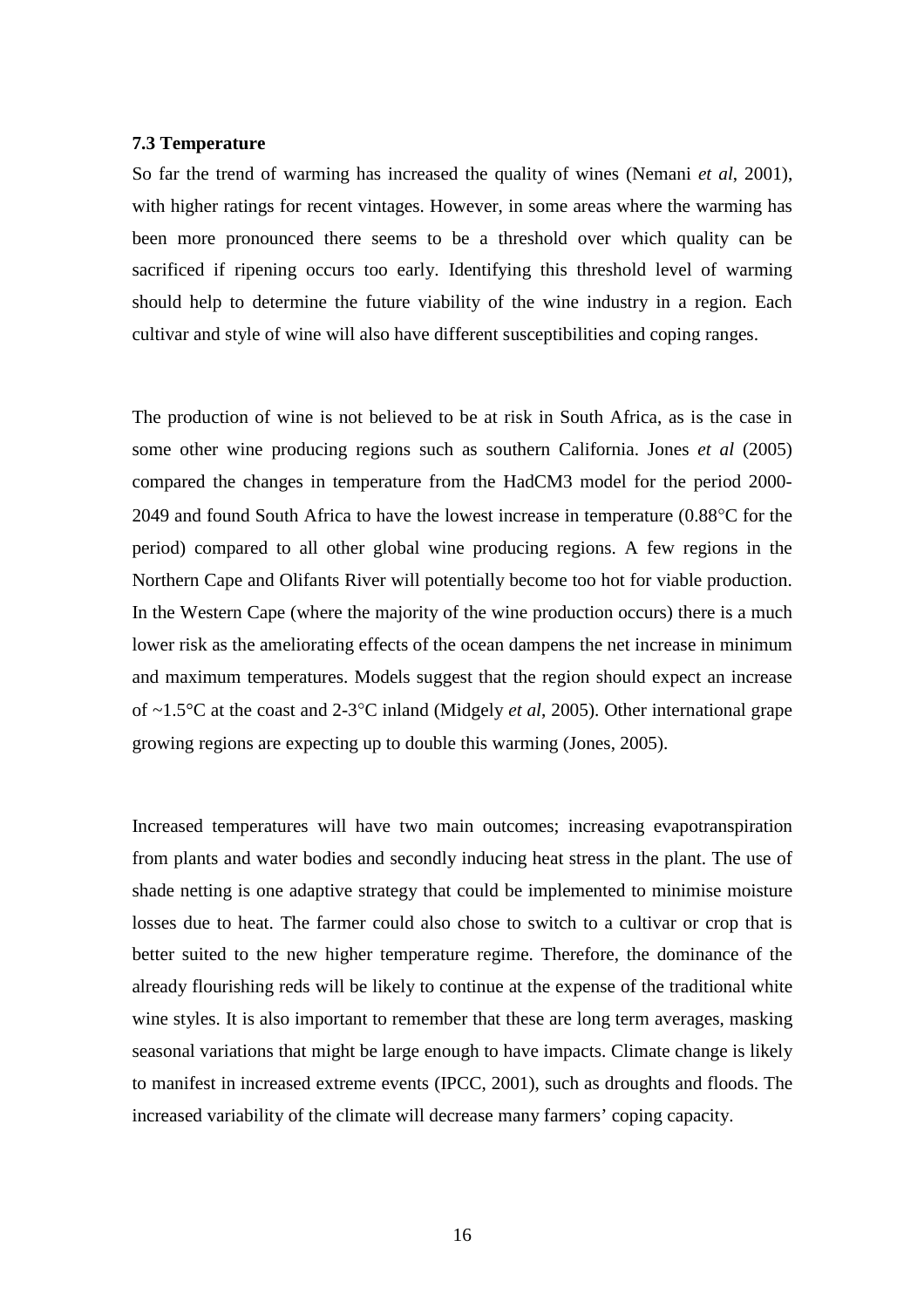## **8. Climate Projections**

The three Global Climate Models (GCMs) chosen for this analysis have data for a 30 year control climate (1960s-1990s) and a future projection of 20 years mid century (2046-2065). This long time horizon may at first seem too far into the future to be of use for agricultural adaptations. However – vines are long lived crops, with productive harvests between the ages of 3 and 25 years dependant on the cultivar. Any changes in cultivar requires a lot of forward planning, so it is important that farmers make informed choices when replanting.

All three models come from IPCC endorsed modelling groups. They are:

- The Geophysical Fluid Dynamics Laboratory (GFDL) CM 2.1 developed at Princeton University (Delworth *et al* 2004, Gnanadesikan *et al* 2004)
- The Model for Interdisciplinary Research on Climate (MIROC) developed by the Centre for Climate System Research (CCSR), NIES and FRCGC medium resolution run (K-1 model developers, 2004)
- Meteorological Research Institute Coupled GCM 2.3.2 (MRI CGCM) developed by the Japan Meteorological Agency (Noda *et al*, 2001)

Precipitation projections were downscaled to 0.25° x 0.25° lat/long in a methodology described by Hewitson (in press). In short, dominant synoptic circulation patterns are identified using Self Organising Maps (also called Kohen maps). Each state has an associated probability distribution function of rainfall for observed station data (i.e. the station response to a synoptic state). When looking at the future projections it is then possible to derive new rainfall frequencies at a spatial resolution which is at least ten times finer than the models native resolution. As precipitation is a highly spatially dependent variable, this is a desirable output for any impact study.

A caveat to the methodology:

• Downscaling of results is based upon establishing an empirical relationship between large scale dynamics and local responses. This assumes that the future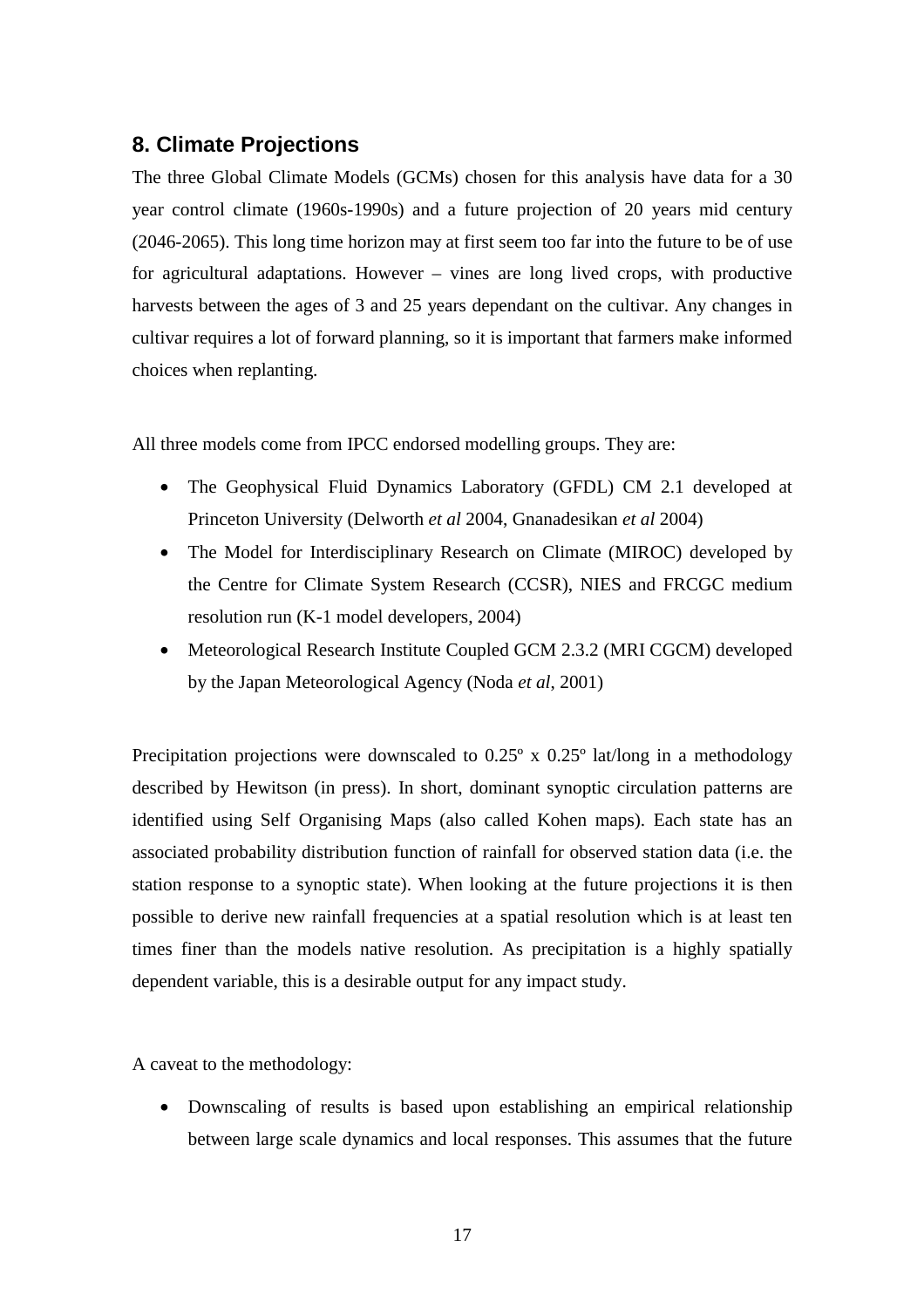large scale forcing will produce the same response. As the time horizon is relatively short this assumption should be robust. However, the technique is conservative and will at worst underestimate the change.

It has been noted that the downscaling tends to underestimate rainfall in mountainous areas (which is higher then on the plains due to orographic forcing). Therefore, farms located in highland areas should consider these projections as the lower limits of future precipitation.

Predictions for the Western Cape of precipitation have greater model agreement than the summer rainfall areas of the rest of the country. There is some consensus that rainfall will decrease but the actual magnitude is still rather uncertain. Conservative estimates indicate only a slight decrease in annual precipitation. However, runoff changes can be 30% greater, leading to an amplified hydrological impact (Schulze, 2001).

What is of greater concern is the distribution of rainfall events. In the last 50 years there has been an increase in the number of dry days between rainfall events (also termed dry spells). If dry spell duration increases, the period of increased evaporation also increases. In the last 50 years there has already been an increase in dry spell duration of roughly 2 days on average in the Western Cape region (Hewitson, 2004).

Climate change is also expected to increase the occurrence of extreme events. Heavier rains less frequently are not always desirable as a lot of water is lost to runoff. Floods are also capable of ruining agricultural crops, although vines are usually cultivated on well drained soils. Increased drought (which is more likely given the longer dry spells already observed) is of great concern to the agricultural sector of the Western Cape.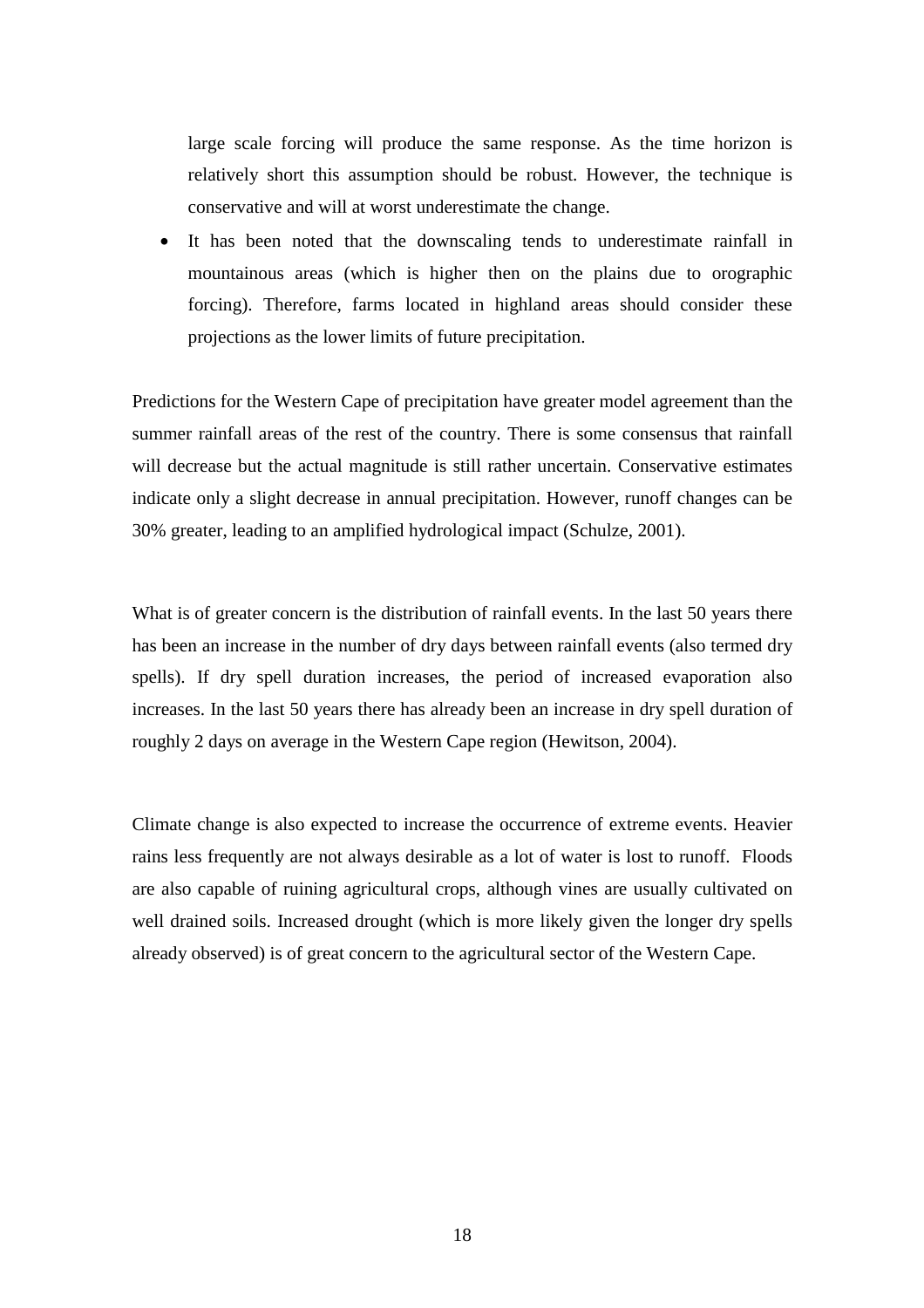#### **Study area**

The heart of the winelands is made up of three towns: Stellenbosch, Paarl and Franschoek (in the SAWIS industry directory Franschoek is within the Paarl statistics). They are the largest producing districts making up approximately 64% of the industry (according to the number of farms registered in these regions by SAWIS). Therefore, a grid box encompassing this area was chosen with co-ordinates  $33.5 - 34$  °S,  $18.75 -$ 19.25 °E (4 grid cells). Figure 5 illustrates the boundaries of the study zone.



*Figure 5: Geographic context of the Western Cape wine growing regions derived from the SAWIS industry directory, highlighting the study area*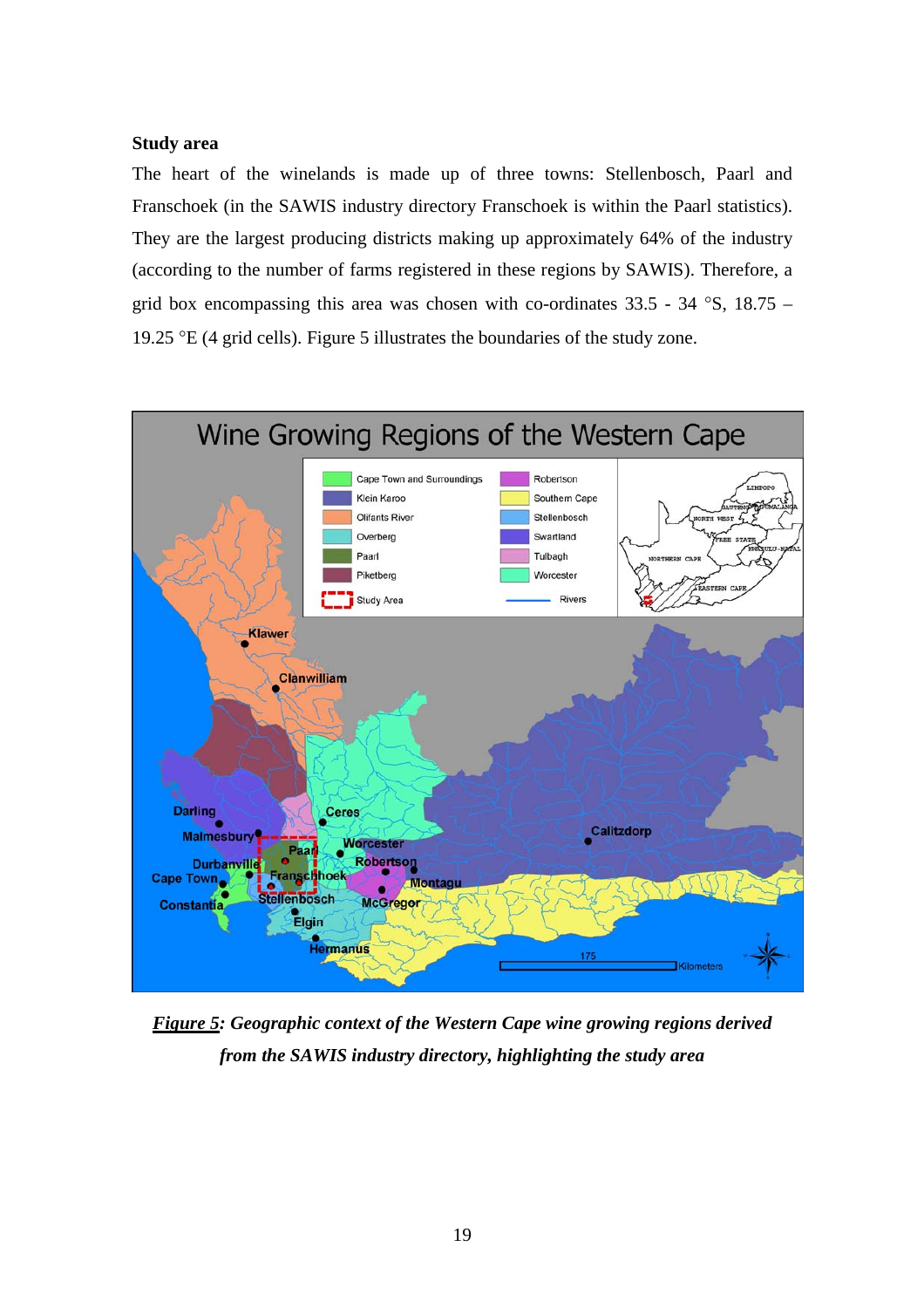The average for the two most common climate indicators is given below. Temperature results have not been downscaled and are therefore at the GCMs native coarse resolution. The values are for the grid cell centred on 34°S and 19°E.

|                                                             | <b>PRESENT</b> (1960-1990) |                   | <b>FUTURE (2046-2065)</b> |                   |  |  |
|-------------------------------------------------------------|----------------------------|-------------------|---------------------------|-------------------|--|--|
|                                                             | Growing<br>season $3$      | Ripening<br>month | Growing<br>season         | Ripening<br>month |  |  |
| <b>Downscaled</b><br><b>Mean monthly</b><br><b>Rainfall</b> | $8.2 - 14.9$ mm            | $5.9 - 12.9$ mm   | $6.5 - 9.1$ mm            | $6.1 - 10.1$ mm   |  |  |
| <b>Mean monthly</b><br><b>Temperature</b>                   | $14.8 - 16$ °C             | $14.8 - 16$ °C    | $15.4 - 17.4$ °C          | $15.8 - 17.4$ °C  |  |  |

*Table 4: Average changes of precipitation and temperature taken from mean monthly* 

### *values*

For the scope of this study – it is sufficient to look at the monthly distribution of rainfall for the control and future climate simulations. Further research of a more detailed nature is certainly possible.

Table 4 gives results as a range from the three downscaled models for the growing season (December, January and February) and the ripening month (January – most vines start to be harvested at the end of this month depending on annual conditions). From the above results it is apparent that summer rainfall is currently negligible, perhaps indicating that further decreases will have little effect on plant physiology. Upper estimates of summer rainfall are lower by a few mm (roughly 20%) in the future projections. As these values were very low to start with, this percentage change appears large. However, total annual rainfall (not shown) is also changing by 17-29% depending on model selection. Within the ripening month moisture is particularly constrained.

According to Gladstones (1992) ideal averages in table 3, there should be less than 50mm rainfall/month. However, an estimate of minimum requirements is not presented.

 $\overline{a}$ 

 $3$  Growing season is summer which in the Southern Hemisphere is December- February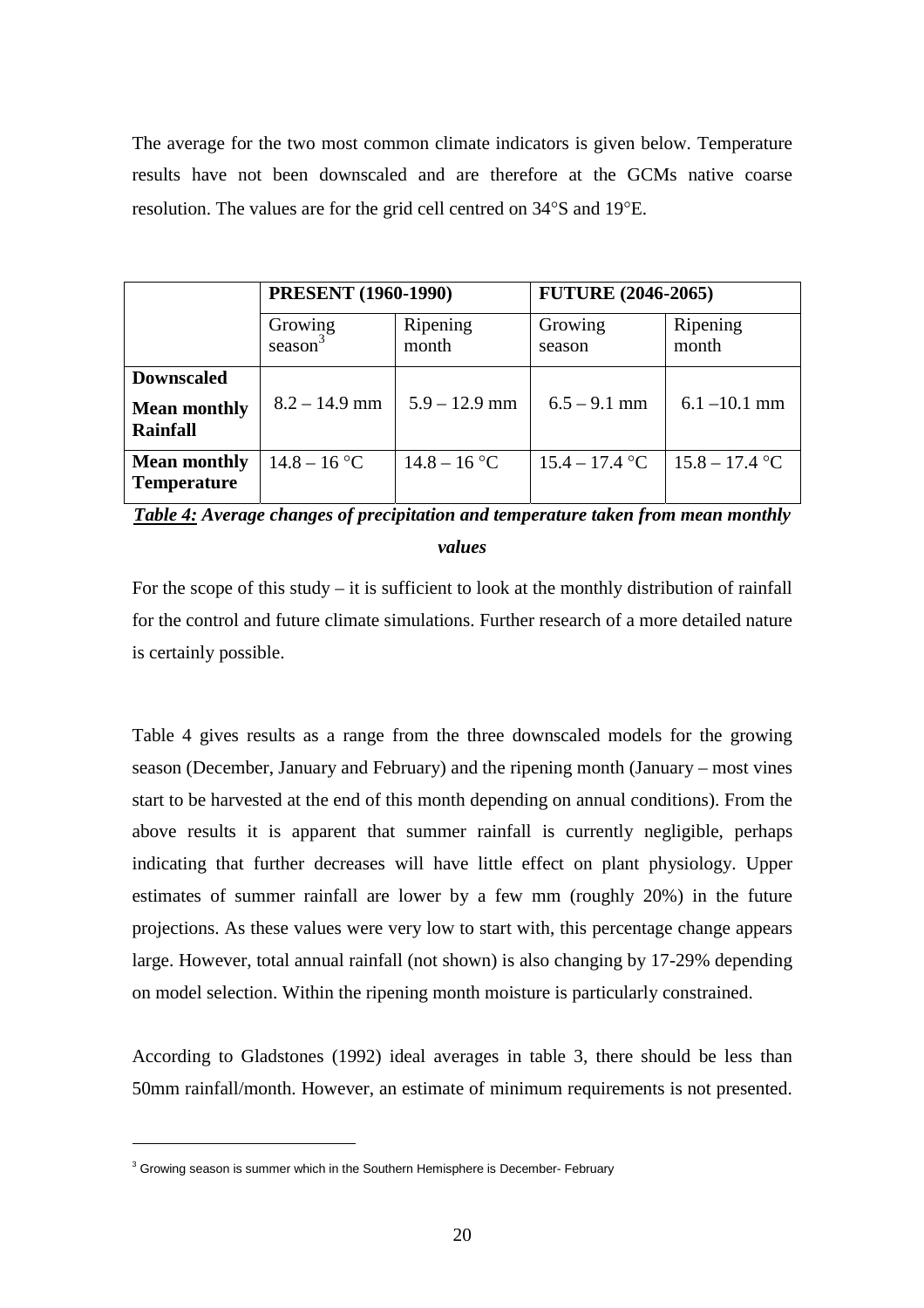Usually this is not a problem as irrigation can be used to offset any deficit. However, if there are water restrictions or an increased demand for water, it will become increasingly difficult to provide supplemental irrigation. It should also be restated that areas under vine next to steep topography might benefit from increased orographic rains that may offset the predominant drying trend.

Temperatures increase across all models for all months of the year. Models vary greatly with regards to the amplitude of warming. GFDL is rather conservative whereas the other two show large changes between present and future scenarios (by as much as 2°C in some months). For the summer growing season the average increase is 0.6°C and for the ripening month just over 1°C. However when looking at individual models the changes can be larger. Year round temperature increases will lead to increased evaporation from water bodies. This will change the supply of water available for consumption.

## **9. Further Analysis of Precipitation Changes**

Analysis of future changes can be misleading when only looking at mean values. Below are some statistics that give insight into the type and magnitude of rainfall expected:

- Mean total rainfall
- Rain days with greater than 2 mm rainfall
- Rain days with greater than 20 mm rainfall
- Mean dry spell duration

In this study the monthly averages of these variables were analysed for both the control and future time periods. As these are averages, it is important to note that seasonal variations will produce greater extremes than are reflected in these results.

Changes of interest to the wine industry concern the timing and magnitude of summer rainfall and the total changes in annual winter rainfall (which supplies the irrigation water over the dry summer months).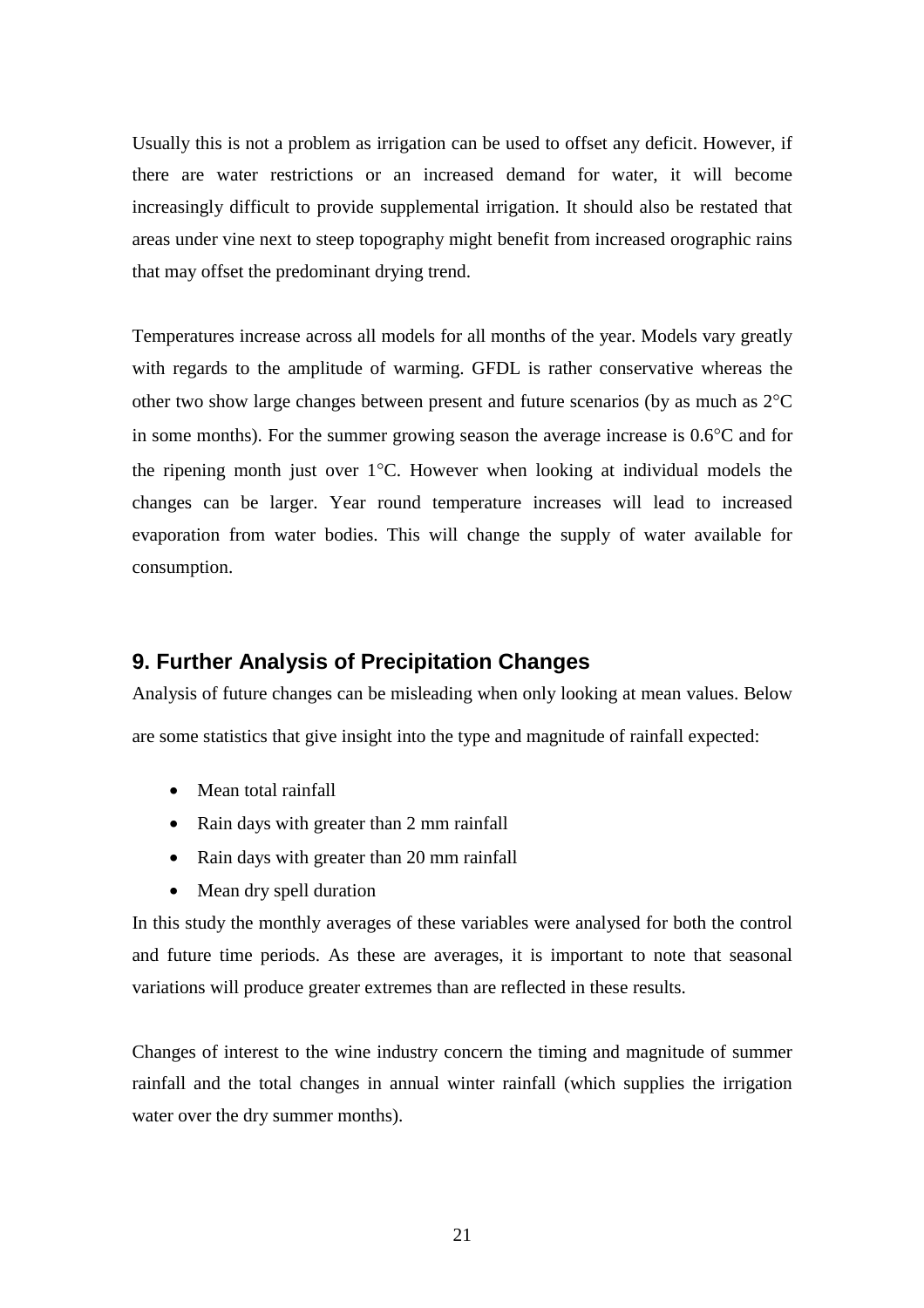#### **9.1 Mean monthly rainfall**

The mean monthly values for the control monthly rainfall data depict a base line climate pattern. Most results are expressed as the anomaly between the future and control run of each of the three models. A general description for the whole province is followed by a short description of the implications for the study area.

All models showed an average decrease in rainfall. However, in the eastern half of the province the summer months showed increases in summer rains by as much as 15mm per month. This addition of rainfall would double the summer averages (which are small), but would not exceed the limitations of viability described in Table 2 (Gladstones, 1992). In the winter months, all models projected consistently drier conditions throughout the province, from 15 to 50mm less, depending on model. This represents up to 1/3 of monthly rainfall being lost in winter months.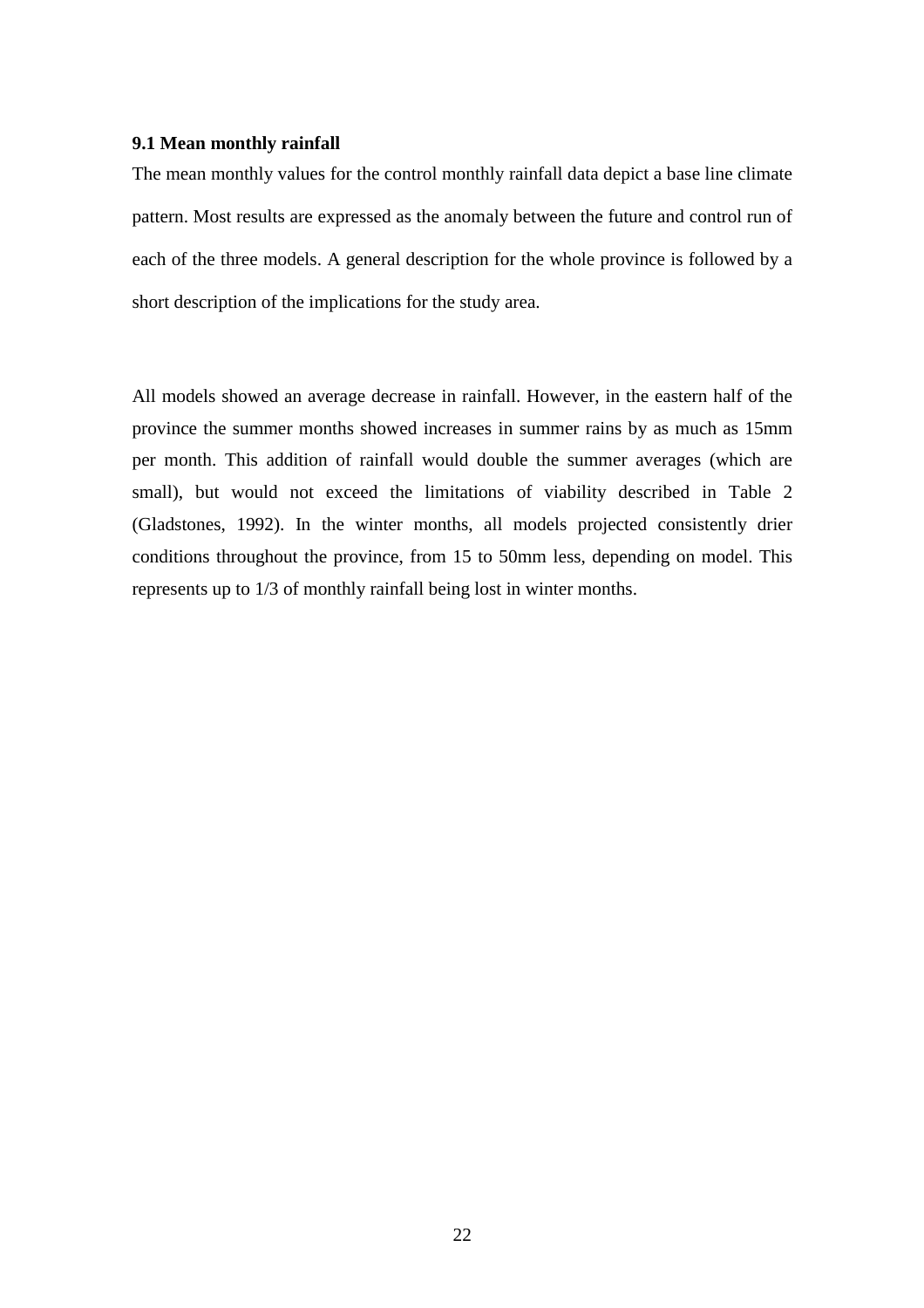

*Figure 6: Comparison between all 3 downscaled models (control and future projections) for the case study region vs. two station (observed) records and downscaled NCEP data* 

To check the consistency of the data, the downscaled values for mean average rainfall were compared to observational sources (figure 6). NCEP data, derived from global remotely sensed data and station observations, is often used to validate GCMs, as it is also a gridded data set of a similar resolution. These results were downscaled using the same technique and can therefore represent a base line climate for the case study region. Two rainfall monitoring stations from Stellenbosch and Paarl were also used.

The stations have consistently higher rainfall all year round by about  $10 - 40$  mm (depending on model and season) than the control downscaled model projections. The downscaled models also show a lag in winter onset dates (one month) and all fail to capture the peak rainfall in June. The models seem to capture the shape of the curve better in the second half of the year, although still at slightly lower average values. The location of the stations may be in the mountains, which would explain the higher values in winter and the earlier onset of winter. In any case, comparisons between grid and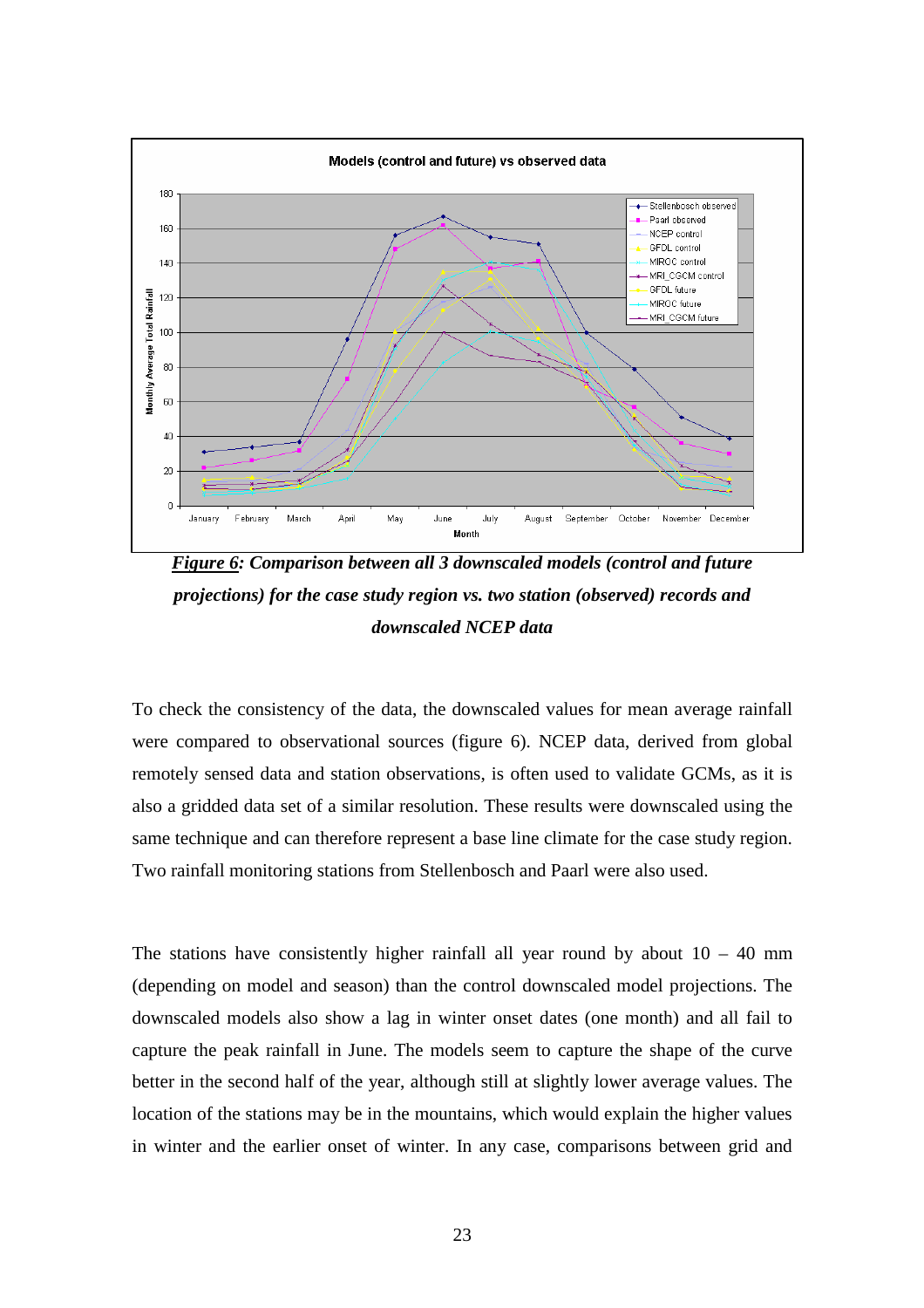point data would be expected to differ. The downscaling technique also tends to predict less rainfall; therefore the lower values should be expected.

For this reason comparison to the NCEP data is important because it exhibits the same resolution and has been subjected to the same statistical techniques. NCEP data matches the models' control runs much more closely. Larger early winter values in April and a smaller winter peak in NCEP indicate that the models may be producing marginally wetter projections. On the whole the models perform well and the deviations from both observed data sets are within reasonable variance.

Looking at the future projections, all three downscaled models showed decreases in the winter months (May – August). GFDL results showed the least changes (up to 20mm) between present and future projections and MIROC the greatest (as much as 40mm). These reductions represent 15-30% decreases in monthly winter rains. This reduction will have impacts on the future supply of the water resource in the Western Cape, which is already battling to meet all its users' needs. It is likely that there will be greater restrictions for agricultural end users more often.

Projections for September – April were closer to present day values. Wine farmers would be concerned about changes in summer wetness and in the study area this period showed fairly small reductions in rainfall between present and future runs. This is good news as unseasonable summer rains can lower the concentration of flavours and can lower the quality of the wine produced.

#### **9.2 Dry factor**

The "dry factor" is a measure of the number of dry days between rainfall events. This statistic gives some indication of the likely trend towards drier and therefore more water scarce conditions.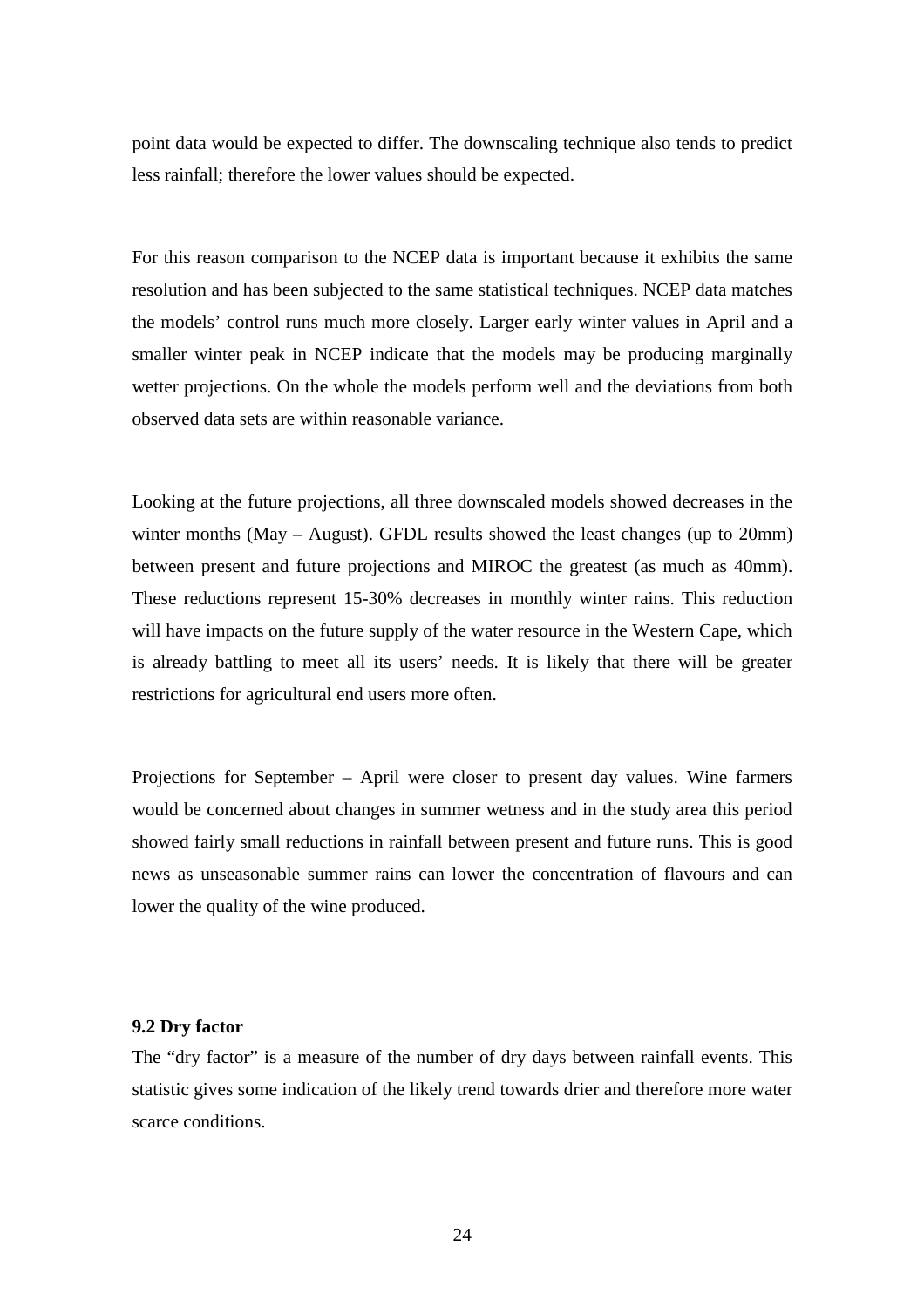Summer months show much larger increases in dry spells. The climate is already characterised as dry, receiving less than 40mm average rainfall per month in summer. Changes in November, December and January are between 0-3 days increased dry spell. This is the time of ripening for the vines and subsequently the time that they are most susceptible to changes in available moisture. The southern Cape shows the least changes in dry spell – usually remaining the same as present. Areas to the north of the province (Olifants River) have some of the largest changes in increased dry spell. For December and January, the Little Karoo shows some decreases in dry spell (1-3 days) that might be problematic for ripening, depending on the intensity of the rain.



*Figure 7: Changes in dry spell duration in the study area for all three models*

In the study area dry spell is increasing by 1-2 days in the summer months and remains relatively constant in winter. The need for increased summer irrigation is likely.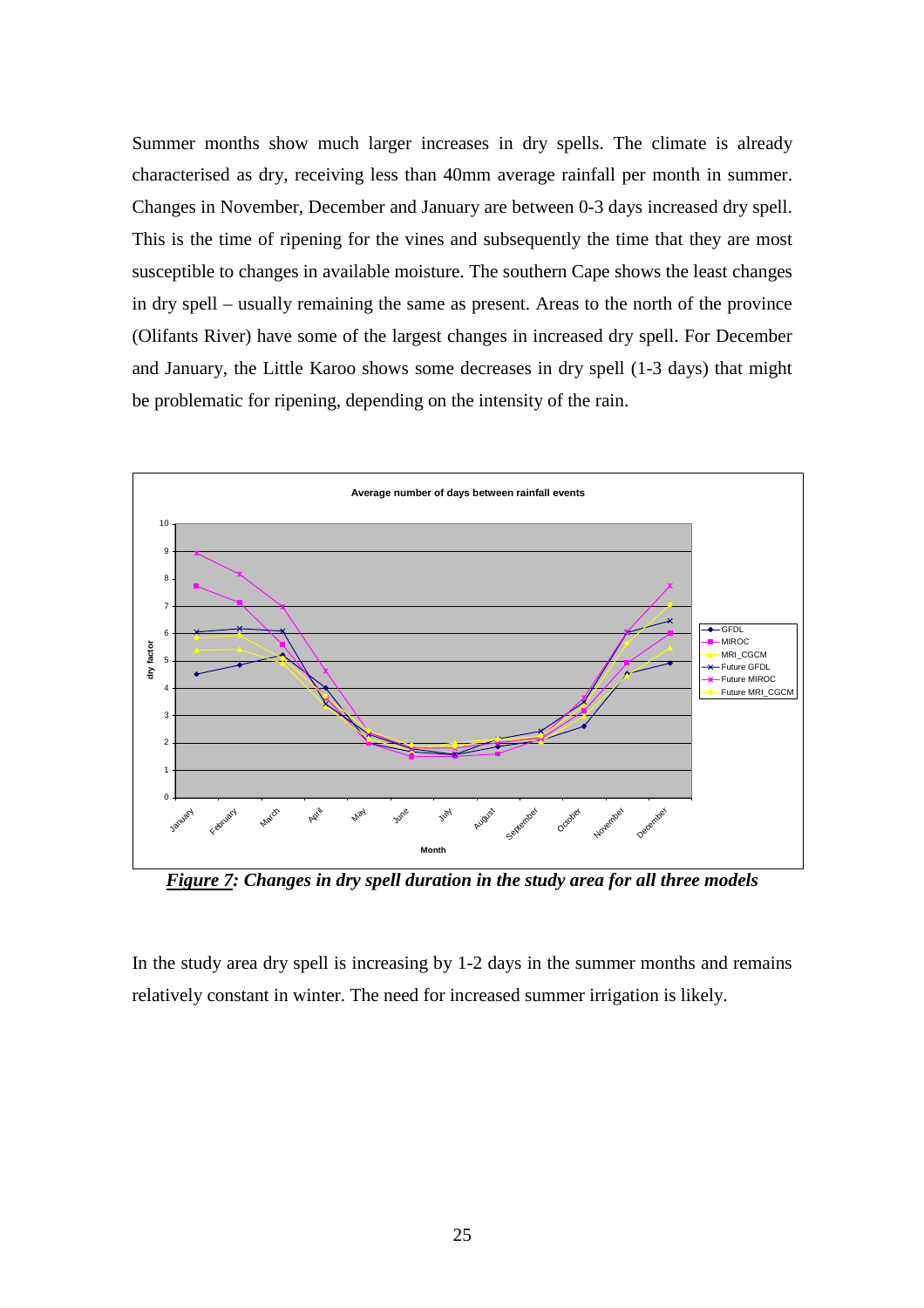#### **9.3 Rain days above 2mm**

By isolating days with above 2mm of rain – the analysis is restricted to those days where enough rain fell to affect the soil moisture and in summer potentially dilute the flavours in the grape berries.

In the winter months, decreases are noted of 1-2 days, especially in the onset months. All models showed decreases in June. MRI CGCM showed the largest changes in May but this was not as evident in the other two downscaled models. Both MIROC and MRI CGCM have increased January and February rain days of 0.5-1.5 days, which could potentially effect summer ripening. The Cape peninsula is the only area that showed some decreases in the summer months.



*Figure 8: Changes in number of rain days with more than 2mm precipitation in the study area for all three models* 

In the case study area, the greatest changes are in the winter months of May and June, where rain days' decreases by 2 days for all models. Summer months show almost no change. The supply of water to dams in winter is confirmed to be decreasing.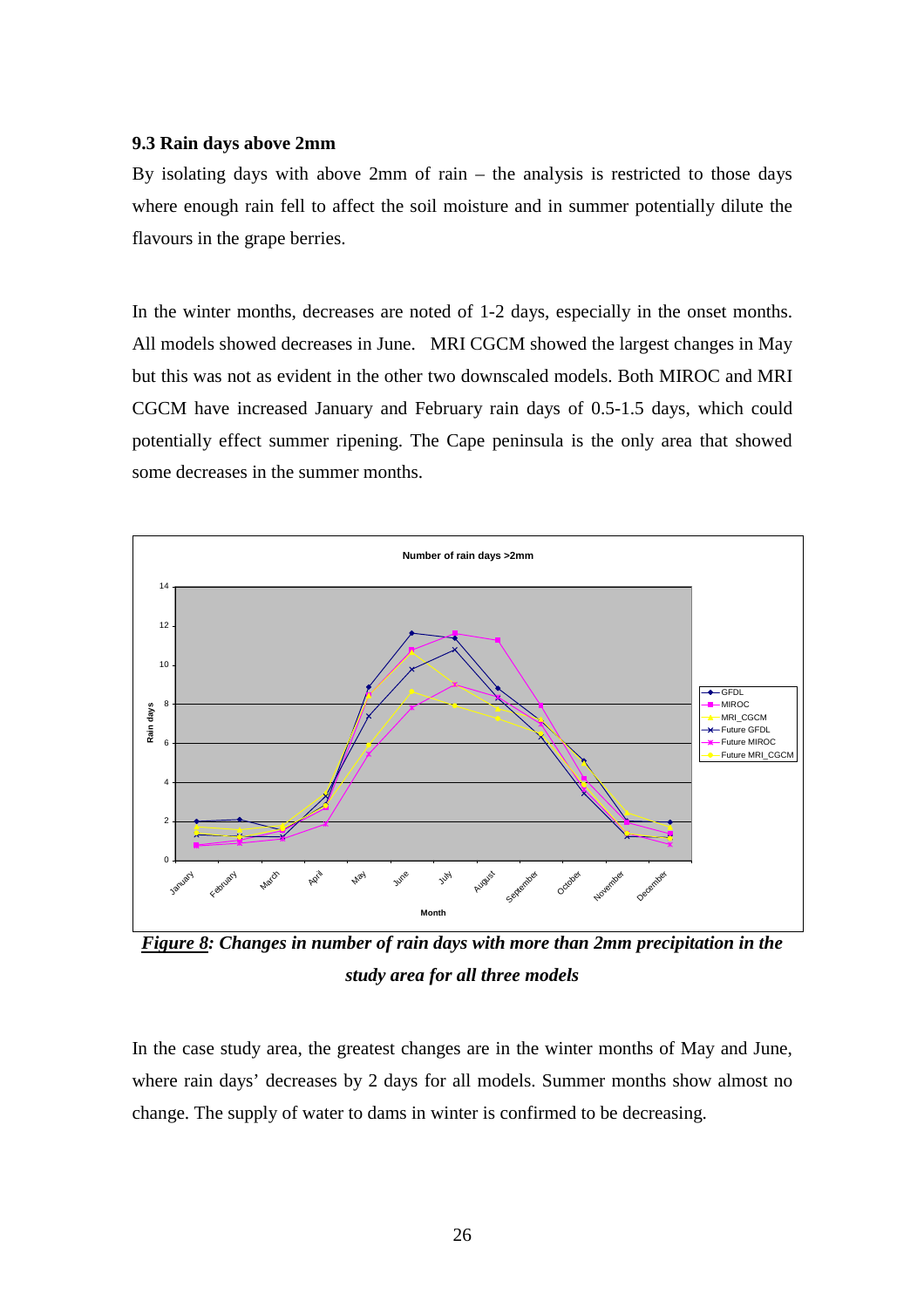#### **9.4 Rain days above 20mm**

This statistic isolates hard or sustained rainfall that would increase dam levels and groundwater. In the climate regime of the Western Cape we would expect this to be constrained to the winter rainfall period (June, July and August). During the summer months the average monthly rainfall is usually below 20 or even 10mm per month, so these months will be generally unrepresented. The anomaly in this variable is of a smaller magnitude, as there are far fewer of these events. All models showed a consistent decrease in the number of heavy rain days, indicating that there is not only a decrease in total precipitation but also in intensity, especially over the greater Cape Town area. In the major dam catchments (incl. Theewaterskloof) there are decreases of 0.5-1 days in the early winter months. These decreases equate to a loss of roughly 12% of the rainfall in these months. In the study region the same trends were seen, especially evident in June rainfall.

#### **9.5 Summary of results**

The results presented in Table 5 show an overall drier climate. There is a consistent trend to lower rainfall in all derived statistics. This indicates that not only is there on average less rain falling, but also fewer heavy rainfall events. Dry spells also have a consistent trend of increase, indicating longer dry periods between rainfall events. This coupled with expected increases in minimum and maximum temperature, which would lead to increased evaporation, should raise concern among water resource managers.

| Requirement                                 | <b>Spring</b>    |                  | <b>Summer</b>    |                  | <b>Autumn</b>    |                  | Winter            |                  |
|---------------------------------------------|------------------|------------------|------------------|------------------|------------------|------------------|-------------------|------------------|
| Time period                                 | Control          | Future           | Control Future   |                  | Control          | Future           | Control           | Future           |
| <b>Mean number</b><br>rain days $>2$ mm     | $4.61 -$<br>4.88 | $3.66 -$<br>4.00 | $1.03 -$<br>1.91 | $0.81 -$<br>1.24 | $4.16 -$<br>5.04 | $2.80 -$<br>3.96 | $8.92 -$<br>11.15 | $7.93 -$<br>9.62 |
| <b>Mean number</b><br>rain days<br>$>20$ mm | $0.55 -$<br>4.71 | $0.38 -$<br>3.91 | $0.04 -$<br>1.59 | $0.03 -$<br>1.24 | $0.44 -$<br>5.04 | $0.21 -$<br>3.44 | $1.68 -$<br>8.92  | $1.12 -$<br>7.93 |
| Mean dry spell<br>duration                  | $3.06 -$<br>3.39 | $3.74 -$<br>3.98 | $5.04 -$<br>6.91 | $6.22 -$<br>8.28 | $3.33 -$<br>3.74 | $3.74 -$<br>4.66 | $1.52 -$<br>1.93  | $1.83 -$<br>1.98 |

*Table 5: Anomalies in rainfall statistics for the study area given as a range of the* 

*three models results*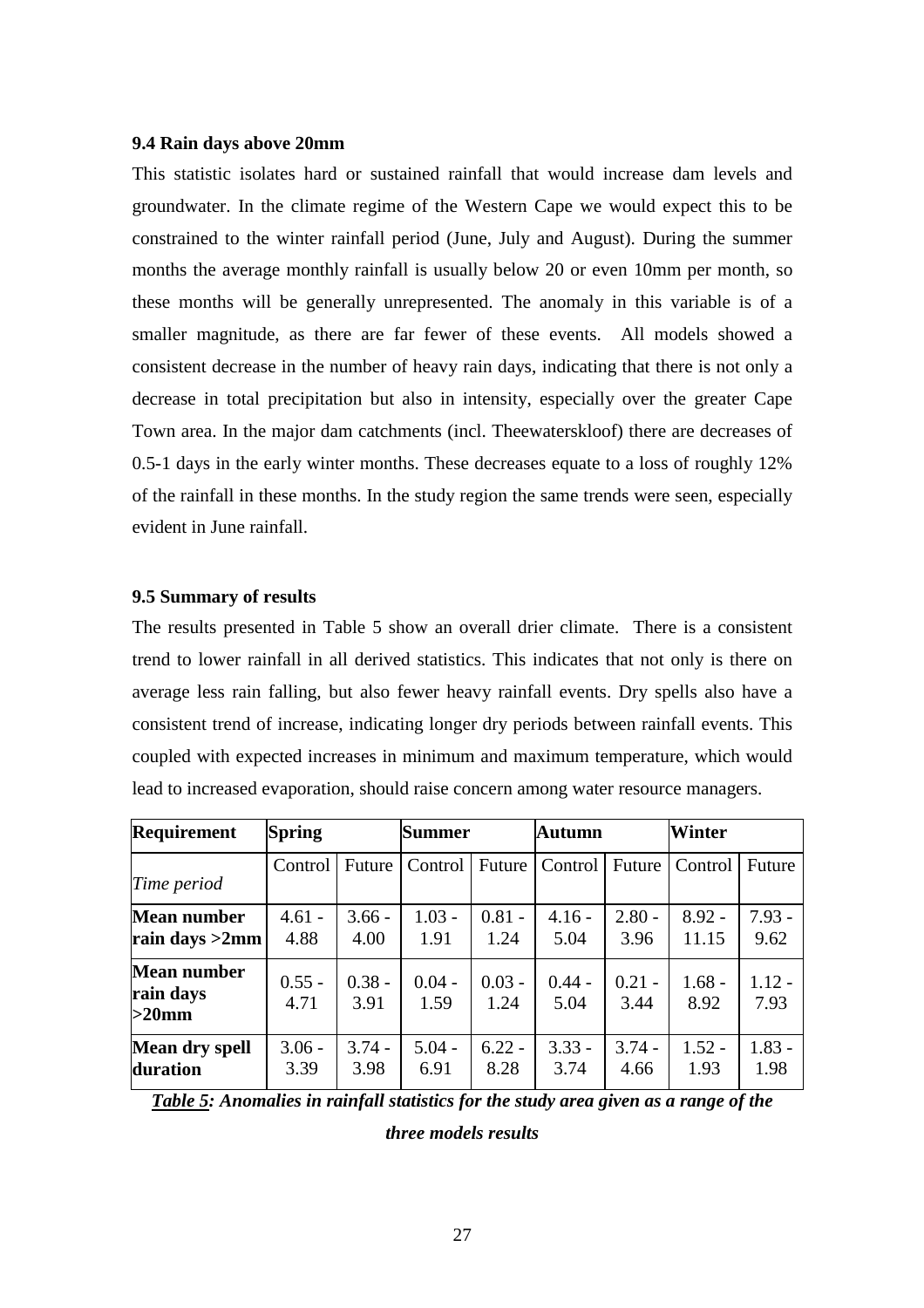### **10. Discussion and Conclusion**

The climate projections presented, coupled with present stressors on the water management system and existing demands for water of the wine industry, demonstrate a rather complex system. Section 7 discussed some of the overarching interactions between climate change and the wine growers'/ producers' possible reactions. The implication is that the practice of wine making is likely to become more risky and more expensive. The most likely effects will be shifts in management practices to accommodate an increasingly limited water supply. The changes that increased temperature and  $CO<sub>2</sub>$  might have on quality have not been addressed here. As the temperature changes do not exceed the range given by Gladstones (1992) for ideal conditions, it may be fair to assume that quality will not be greatly affected by temperature in the next 50 years. The increased expertise in wine making post apartheid should mean that wine makers are better equipped to deal with sub optimum conditions and produce quality wines through more careful timing of harvesting, blending wines to produce better flavours and improved production facilities.

The impacts of water shortages on the wine industry might include:

- Increased price of wine production inputs increased from higher water pricing, increased use of irrigation water, implementing drip irrigation schemes to all vines or uprooting of cultivars less suited to future climate.
- Reduced number of wine growers smaller profit margins discourage new enterprises (large capital investment needed on outset), growers already making low returns forced out of business, borderline climatic zones pass threshold of temperature suitability (wines quality reduced and therefore less profitable).
- Implementation of adaptive strategies shade netting, drip irrigation etc and/or the planting of more suitable cultivars

The wine industry seems to be in a fairly robust position for dealing with the changes that are projected for the mid  $21<sup>st</sup>$  century. With careful management and early investment into water saving strategies as well as informed cultivar choices, there should be sufficient capacity to avoid major impacts on productivity in this industry.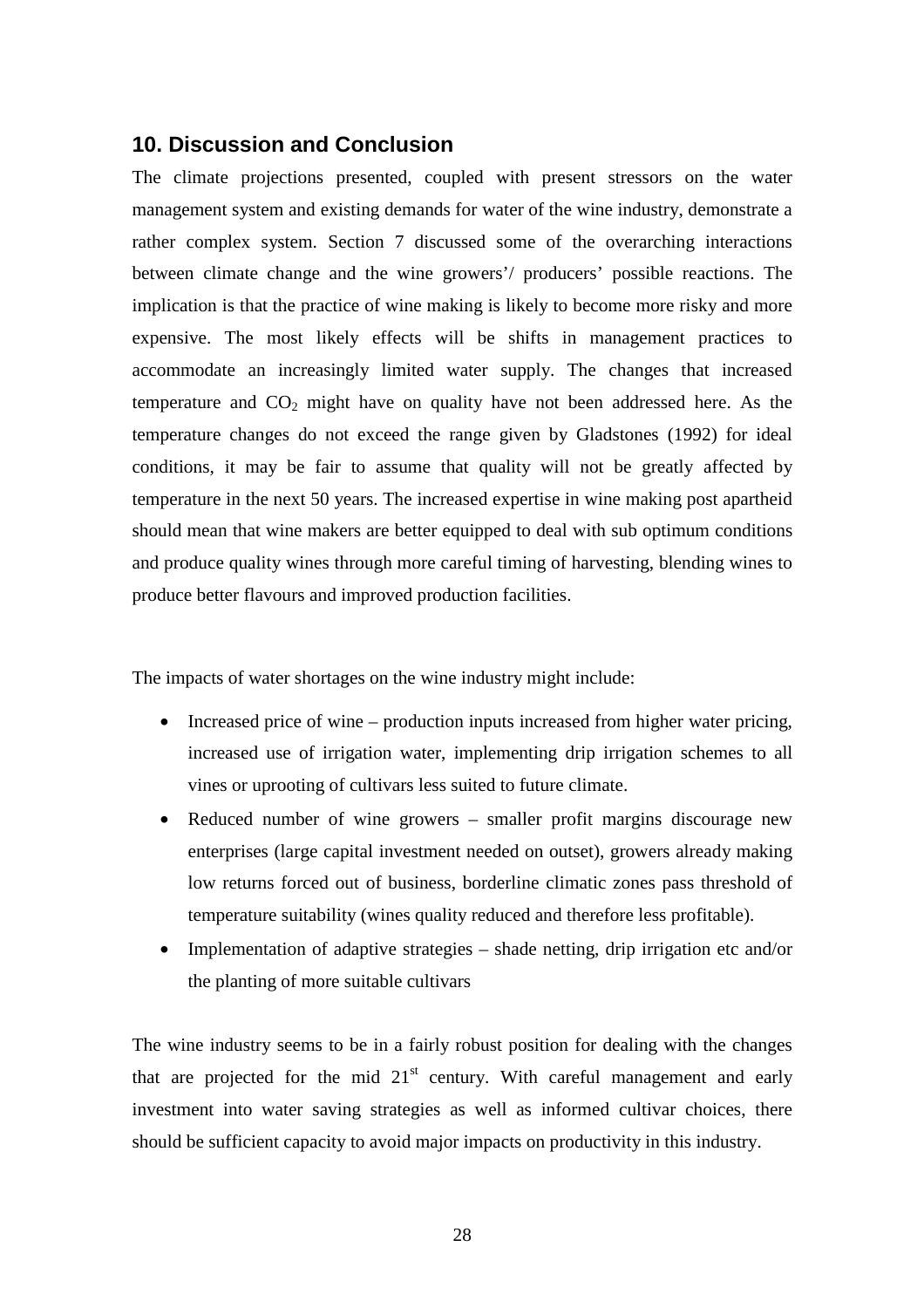## **REFERENCES**

**Bindi**, M., L. Fibbi, B. Giozzini, S. Orlandini and F. Migelietta (1995) experiments on the effects of increased temperature and/or elevated concentrations of carbon dioxide on crops: mini Free Air Carbon dioxide Enrichment (FACE) experiment on grapevine. In: *Climate change and agriculture in Europe: assessment of impacts and adaptations*. Research report No. 9 [Harrsion, P.A., R.E. Butterfield, T.E. Downing (eds)]. Environmental Change Unit, University of Oxford. p125-137

**City of Cape Town** (2001) Water Services Development Plan

http://www.capetown.gov.za/water/wsdp/

**Cape Town City Council** (2005) Dam levels. Courtesy of Jerome Brophy, Water Services.

**Conningarth** Consultants. (2004). *Macro-economic Impact of the wine Industry on the Western Cape*. Study Commissioned by South African Wine Industry Information and Systems (SAWIS)

**de Blij**, H.J. (1983) Geography of Viticulture: rationale and resource. *J. Geog*. 82: 112- 121

**Delworth**, T.L. and co-authors, (2004) GFDL's CM2 global coupled climate models -- Part 1: Formulation and simulation characteristics, submitted to *J. Climate*.

**Department of Water Affairs and Forestry** (2003) Water Use, Licensing, Registration and Revenue Collection http://www.dwaf.gov.za/Projects/WARMS/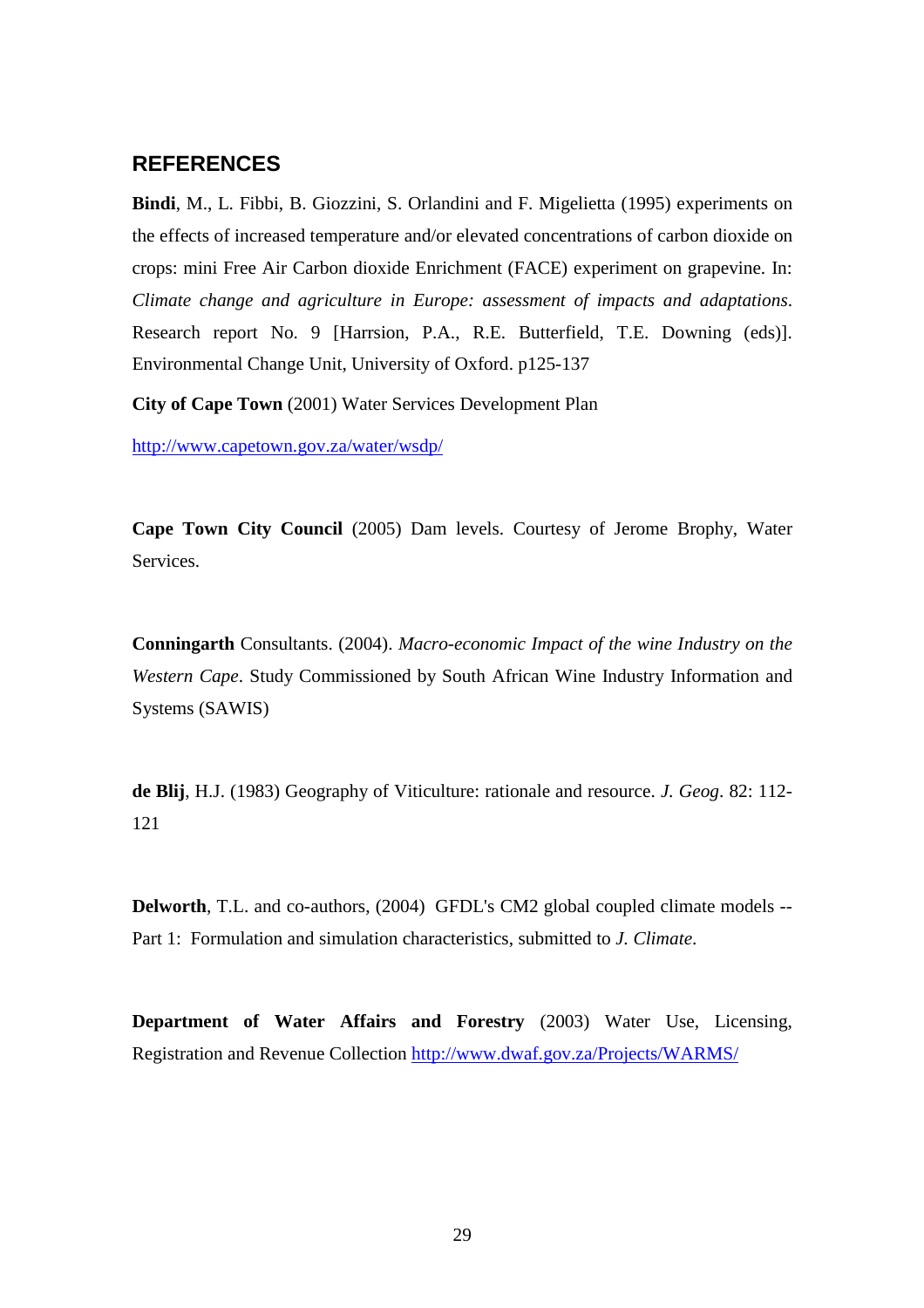**Department of Water Affairs and Forestry** (2005) Water Use Charges for Government Water Schemes and Water Resource Management Charges 2005/2006 Western Cape Region

**Gladstones**, J (1992) *Viticulture and Environment.* Winetitles. Adelaide

**Gnanadesikan**, A. and co-authors (2004) GFDL's CM2 global coupled climate models -- Part 2: The baseline ocean simulation, submitted to *J. Climate*.

**IPCC** (2001) *Climate Change 2001: Synthesis Report. A Contribution of Working Groups I, II and III to the Third Assessment Report of the Intergovernmental Panel on Climate Change* [Watson R.T. and the Core Writing Team (eds)]. Cambridge University Press, Cambridge, United Kingdom, and New York, NY, USA, 398 pp.

**Hewitson**, B. and R. Crane (2005). Gridded area-averaged daily precipitation via conditional interpolation. *J. Climate* 18: 41-57.

**Hewitson**, B. (2005) Consensus between GCM climate change projections with empirical downscaling. *International Journal of Climatology* (in press)

**Hewitson**, B. (2004) Climate change – A cause for Concern. *Water wheel*

**Jones** G.V., M.A. White, O.R. Cooper and K Storchmann (2004) Climate and Wine: Quality Issues in a Warmer World. *Climatic Change* (in press)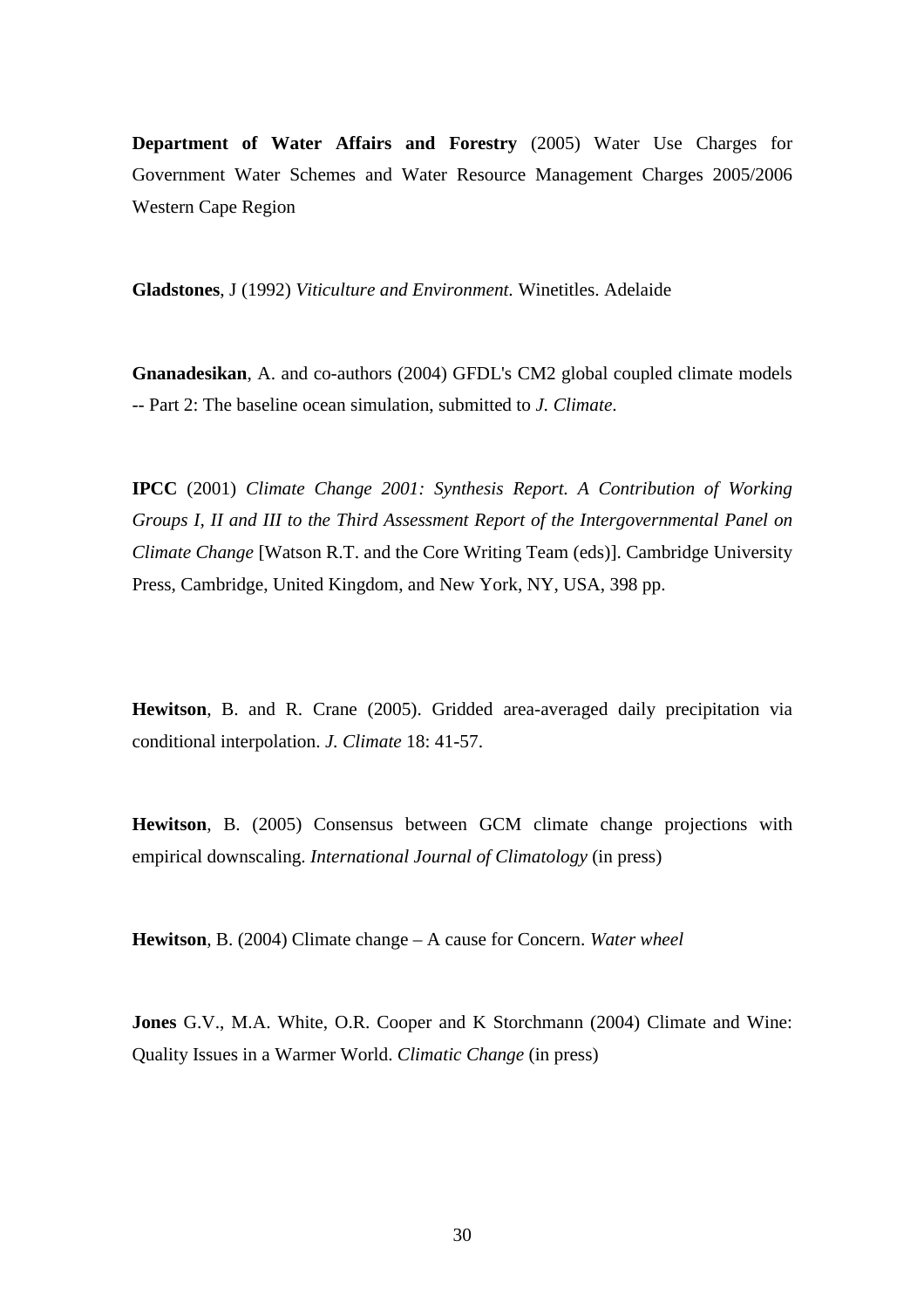**Jones** G.V. (2005) Changes in wine grape phenology and relationships with climate and wine quality. *Climatic Change* (in press)

**K-1 model developers** (2004) *K-1 coupled model (MIROC) description, K-1 technical report, 1*, H. Hasumi and S. Emori (eds.), Center for Climate System Research, University of Tokyo, 34pp.

**Midgley**, G.F., Chapman, R.A., Hewitson, B., Johnston, P., de Wit, M., Ziervogel, G., Mukheibir, P., van Niekerk, L., Tadross, M., van Wilgen, B.W., Kgope, B., Morant, P.D., Theron, A., Scholes, R.J., Forsyth, G.G. (2005) *A Status Quo, Vulnerability and Adaptation Assessment of the Physical and Socio-economic Effects of Climate Change in the Western Cape.* Report to the Western Cape Government, Cape Town, South Africa. CSIR Report No. ENV-S-C 2005-073, Stellenbosch.

**Midgley**, G., M. Rutherford and W. Bond (2001) *The heat is on…* Impacts of Climate Change on plant diversity in South Africa, National Botanical Institute, Cape Town, RSA 9pp.

**Nemani,** R.R., White, M.A., Cayan, D.R., Jones, G.V., Running, S.W. and Coughlan, J.C. (2001) Asymmetric climatic warming improves California vintages. *Climate Research*. 19:25-34

**New**, M. (2002) Climate change and water resources in the southwestern cape, South Africa. *South African Journal of Science* 98 July/Aug 2002 pg 369-376

**Noda,** A., S. Yukimoto, S. Maeda, T. Uchiyama, K. Shibata, and S. Yamaki (2001) A new Meteorological Research Institute coupled GCM (MRI-CGCM2). – Transient response to greenhouse gas and aerosol scenarios –. *CGER's Supercomputer Monograph Report*, **7**, 63pp, NIES, Japan.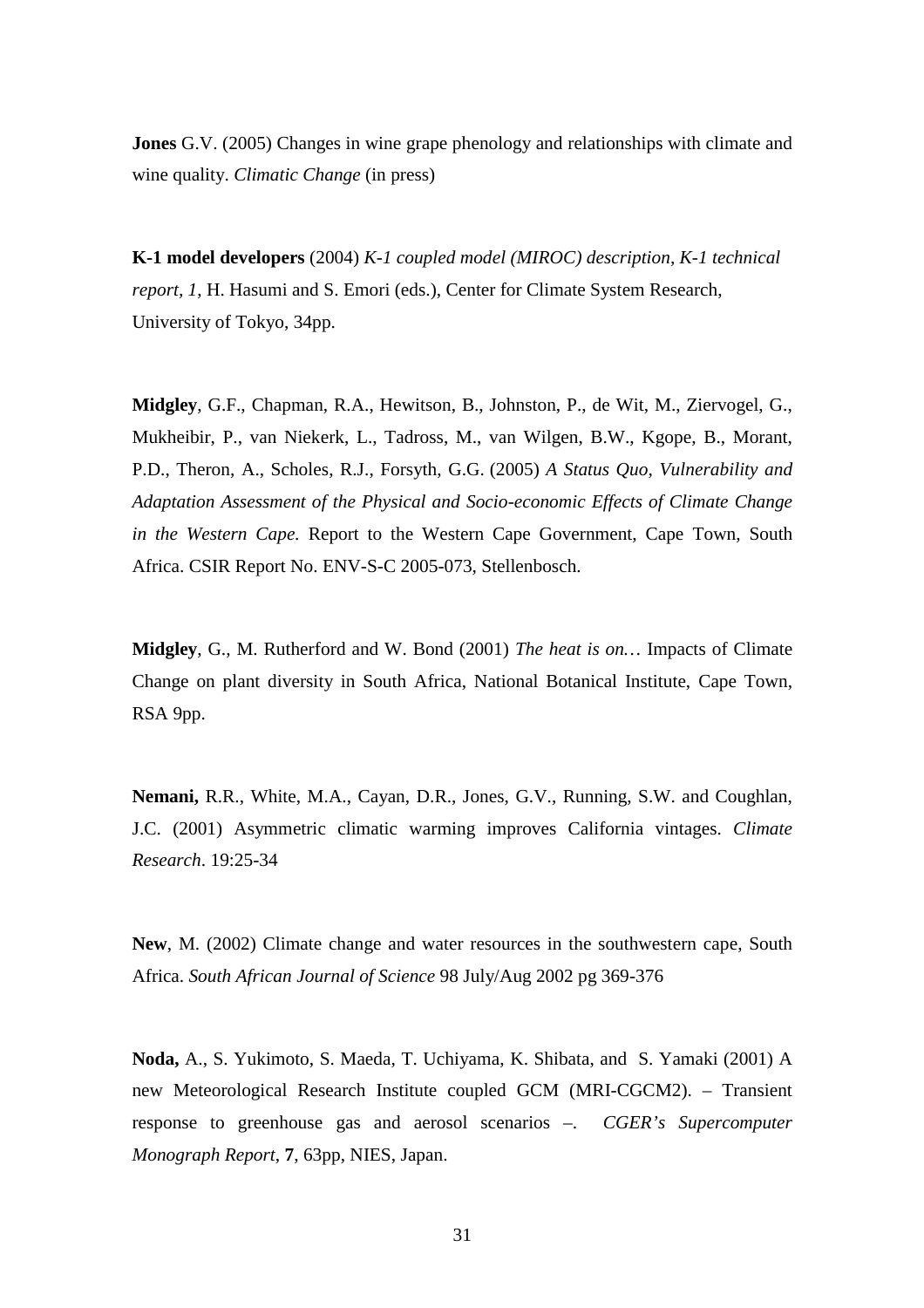**Oanda** currency converter **www.oanda.com/convert/classic accessed 20/09/2005** Rate of exchange taken on 31 December 2003

1 US Dollar  $= 6.65180$  Rands

**Pinotage Association** www.pinotage.co.za accessed 12/08/2005

**Rogers**, G.S. et al (1998) The influence of atmospheric CO2 concentration on the protein, starch and mixing properties of wheat flour. *Australian Journal of Plant physiology*. 25:387-393

**Schulze** R. (2000) Modelling hydrological responses to land use and climate change: a southern African perspective *Ambio* 29:12-22

**Sheridan**, C. (2005) Perceptions and realities - water, effluent and environmental management systems in the SA wine industry. *Wynboer* Jan 2005

**SAWIS (**2005) Exports by country January-December 2004

http://www.sawis.co.za/SAWISPortal/uploads/Exports%20%20per%20land%20Jan-Des%202004\_FINAAL.pdf accessed 10/10/2005

**SAWIS** (2005) Annual booklet 2004

http://www.sawis.co.za/SAWISPortal/uploads/Book\_2005\_web.pdf accessed 10/10/2005

**Tate**, A. B. (2001) Global Warming's Impact on Wine. *Journal of Wine Research.* 12.2:95-109